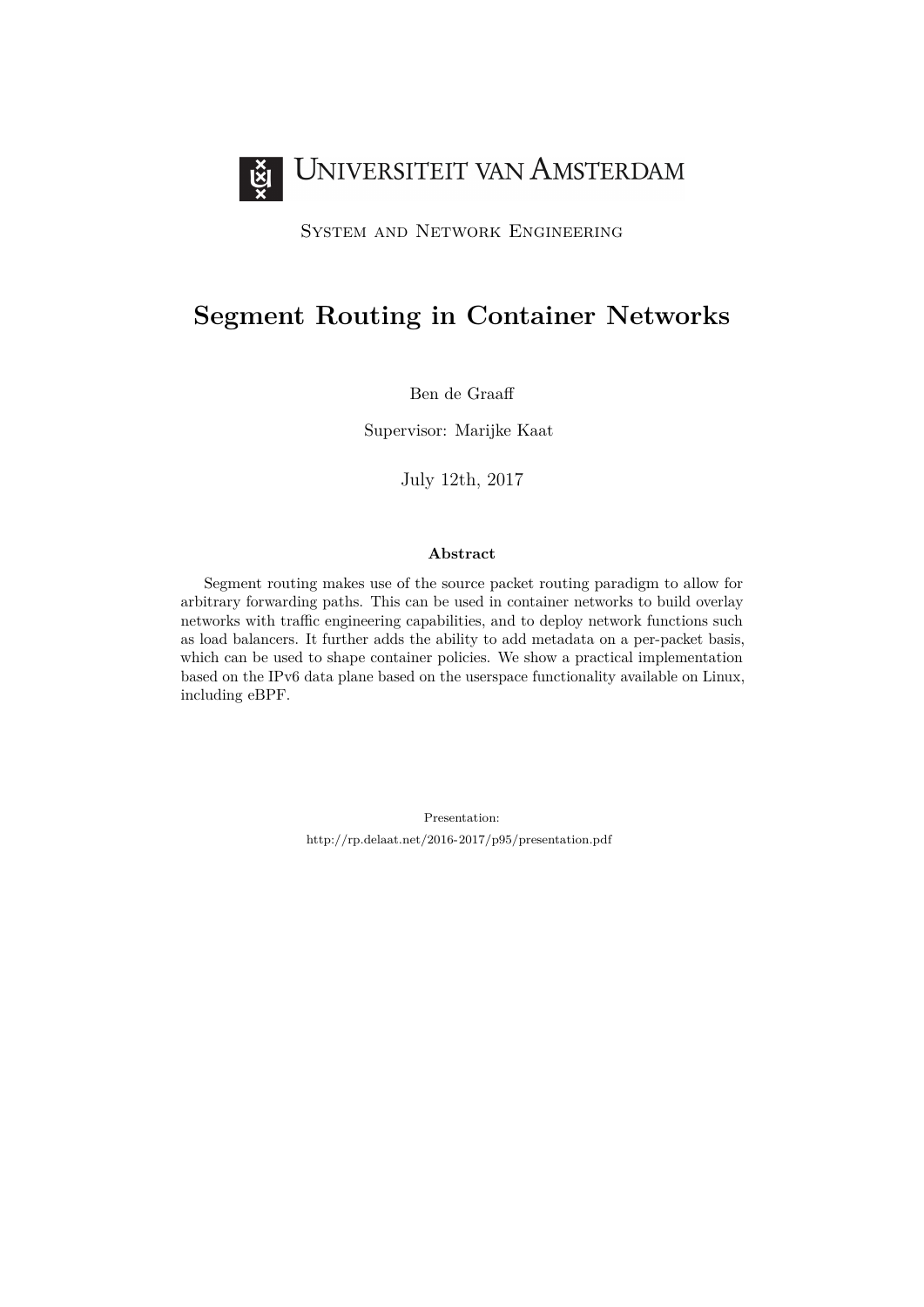# **Contents**

| 1                | Introduction                                                                                                                                                                                                                                                        | $\bf{2}$                                                 |  |  |  |
|------------------|---------------------------------------------------------------------------------------------------------------------------------------------------------------------------------------------------------------------------------------------------------------------|----------------------------------------------------------|--|--|--|
| $\boldsymbol{2}$ | <b>Background</b><br>2.1<br>Segment routing<br>the contract of the contract of the contract of the contract of the contract of the contract of the contract of<br>Network programming with segment routing $\ldots \ldots \ldots$<br>2.1.1<br>2.2<br>2.3<br>2.4     | 3<br>3<br>$\overline{4}$<br>$\bf 5$<br>$\,6\,$<br>6      |  |  |  |
| 3                | <b>Related work</b>                                                                                                                                                                                                                                                 | 7                                                        |  |  |  |
| 4                | Implementation<br>4.1<br>4.2<br>4.3<br>Ingress/egress application design $\dots \dots \dots \dots \dots \dots \dots \dots$<br>4.4                                                                                                                                   | 7<br>8<br>9<br>10<br>11                                  |  |  |  |
| 5                | Results<br>5.1<br>Vendor support for segment routing $\dots \dots \dots \dots \dots \dots \dots$<br>5.1.1<br>5.2<br>5.3<br>Linux support for segment routing $\ldots \ldots \ldots \ldots \ldots \ldots \ldots$<br>5.3.1<br>5.3.2<br>$e$ BPF<br>5.3.3<br>5.4<br>5.5 | 12<br>13<br>13<br>14<br>15<br>15<br>17<br>19<br>20<br>21 |  |  |  |
| 6                | <b>Discussion</b><br>6.1<br>6.2<br>Improvements in eBPF<br>6.3<br>6.4                                                                                                                                                                                               | 22<br>22<br>22<br>23<br>23                               |  |  |  |
| 7                | <b>Future work</b><br>24                                                                                                                                                                                                                                            |                                                          |  |  |  |
| 8                | Conclusion                                                                                                                                                                                                                                                          |                                                          |  |  |  |
|                  | A Source code                                                                                                                                                                                                                                                       |                                                          |  |  |  |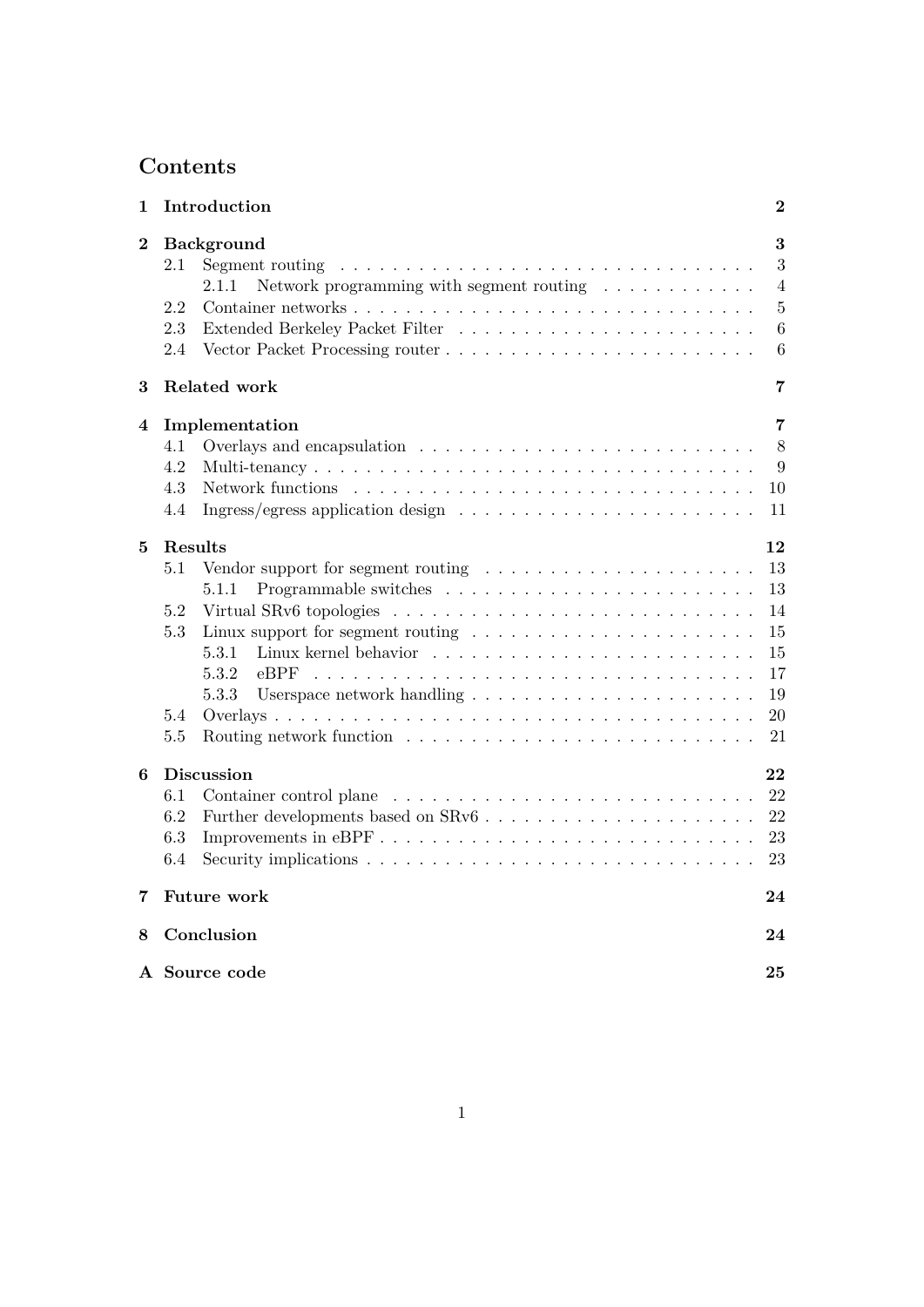# <span id="page-2-0"></span>**1 Introduction**

Segment routing is a set of open standards built upon the source routing paradigm, which allows nodes to select a forwarding path of their choosing [\[11\]](#page-26-0) [\[24\]](#page-27-0). Nodes can constrain paths to specific segments, between which the least cost path is then used. This allows a node to steer packet flows through any topological path or network function chain while enabling fast reroute in case of failure. The only required state is stored at the network edge, moving complexity away from the network core.

The standard further aims to simplify the network by doing away with unnecessary protocols where possible. This inherent simplicity and flexibility makes it a good candidate for a modern and scalable approach to software defined networking[\[7\]](#page-26-1). Despite the standard having been in development for a number of years already, there is not a large body of research or information on how to effectively utilize segment routing with regard to end-to-end host connectivity.

Container networking, which involves interconnecting containers on multiple hosts and containers to the outside world, is a good candidate for experimenting with segment routing in practice. Typical container network deployments use features such as overlay networks for reachability and multi-tenancy, network functions such as firewalling and load balancing, and could benefit from traffic engineering for optimal network capacity usage. Because container platforms are primarily based on Linux it is useful to investigate in which ways a Linux based container platform can leverage segment routing to perform these tasks.

Container networks can span over multiple network or administrative domains, for example when spanning multiple geographical sites. Segment routing is not limited to a single domain or data center, because transit domains or routers do not need to directly support segment routing as long as they are capable of routing IPv6[\[22\]](#page-27-1). The segments traversed by the packet can remain visible end-to-end which allows use of this data to make informed policy decisions.

This project aims to research and document the current possibilities, limitations, and usability of segment routing by creating a proof of concept implementation of a container network based on segment routing on Linux. In order to gain insight into segment routing and how segment routing can be used to build container-to-container networks the following research question needs to be answered:

1. What are the possibilities for container-level integration of segment routing based on current standards, hardware, and software?

Based on the available functionality provided by segment routing, the following subquestions arise regarding the requirements of container networks and the underlying topology:

2. What is a practical method for applying segment routing policies in container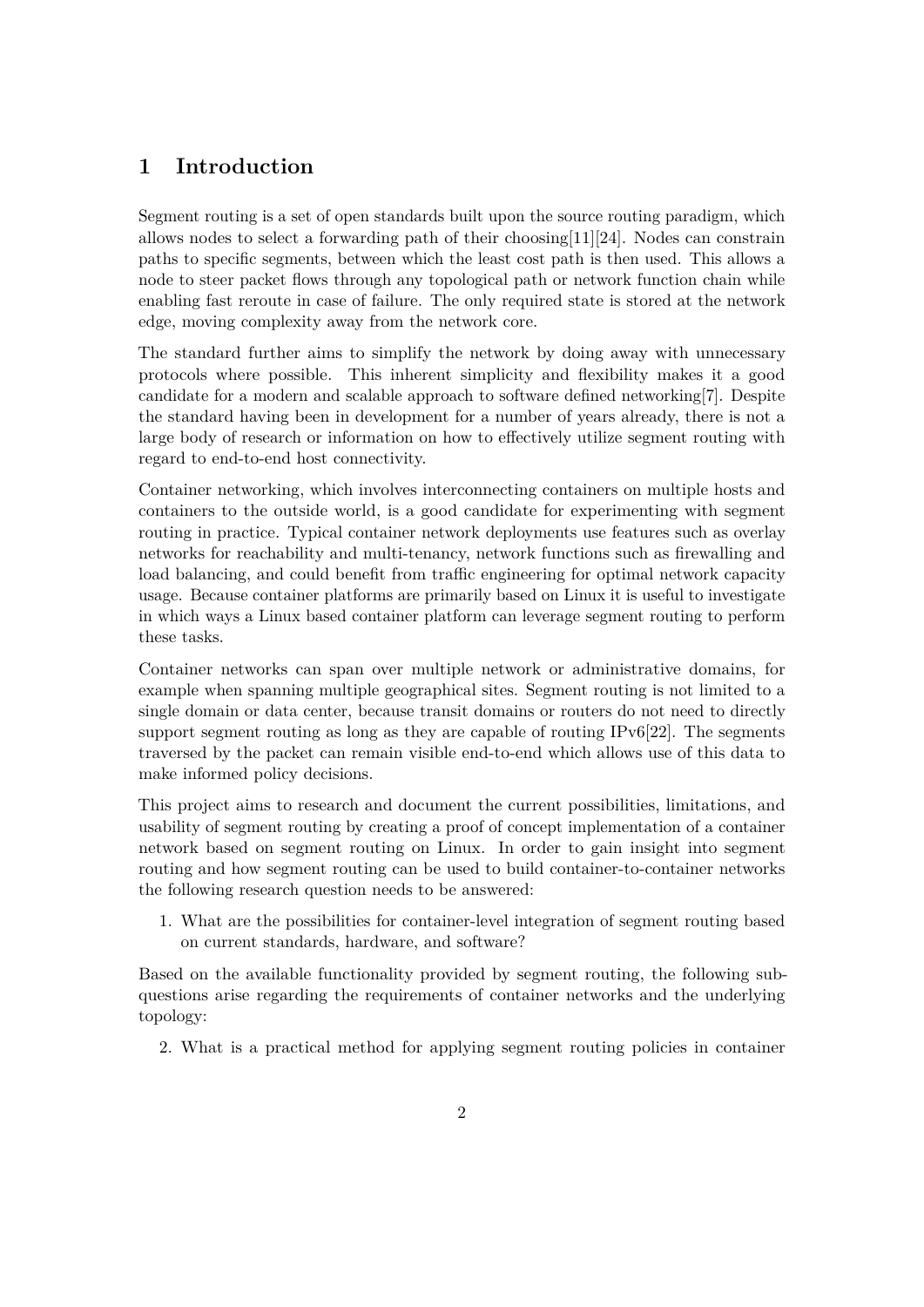networks from the container host?

3. What are the infrastructure and application requirements to use segment routing effectively from container to container?

# <span id="page-3-0"></span>**2 Background**

This section provides the necessary background information to understand the basic operation of segment routing. It also introduces container networks and related terminology, the Linux Extended Berkeley Packet Filter interface, and the Vector Packet Processing software router.

### <span id="page-3-1"></span>**2.1 Segment routing**

Segment routing comes in two data plane flavors with forwarding based on MPLS[\[12\]](#page-26-2) (often abbreviated as  $SR$ ), and directly on top of IPv6 using the segment routing header[\[22\]](#page-27-1) (SRv6). It is explicitly based on current, open standards and does not introduce any new protocols. Instead it builds on existing routing protocols such as BGP, IS-IS, and OSPF, on path computation protocols such as PCEP[\[27\]](#page-28-0). In fact, it has as design goal to make existing protocols such as RSVP-TE[\[3\]](#page-26-3) largely unnecessary[\[9\]](#page-26-4)[\[12\]](#page-26-2).

A segment routing domain consists of a topology defined by its segments and their identifiers (SIDs). When addressed, each segment effectively expresses the next action a packet will take in the network, e.g. whether it is to forward a packet using the least cost path, on a specific interface, or to deliver the packet to an application[\[13\]](#page-26-5). These identifiers are expressed as MPLS labels or IPv6 addresses, depending on the underlying data plane.

The primary segment types are the node, prefix, and adjacency segments. The *node segment* identifies a specific device, e.g. its loopback interface. A *prefix segment* specifies the reachability of a protocol specific (e.g. IP) prefix via that segment, using the least cost path as per usual IGP. An *adjacency segment* identifies the interface(s) towards a specific neighbor, without further least cost path considerations.

Segment routing on the IPv6 data plane is implemented by adding a segment routing header, shown in figure [1,](#page-4-1) on a per-packet basis. The segment list contains a list of *all* the segments that will be traversed, ordered from final destination to initial segment. To route a packet over a segment routed domain the destination address of the packet is set to the next desired segment, which directly addresses a specific SRv6-capable device. When a router receives a packet not explicitly destined to itself the packet is routed using typical best path first algorithms, meaning that intermediate routers do not need to inspect the routing header or even be SRv6-capable at all.

The segment routing header can optionally include additional data, which is passed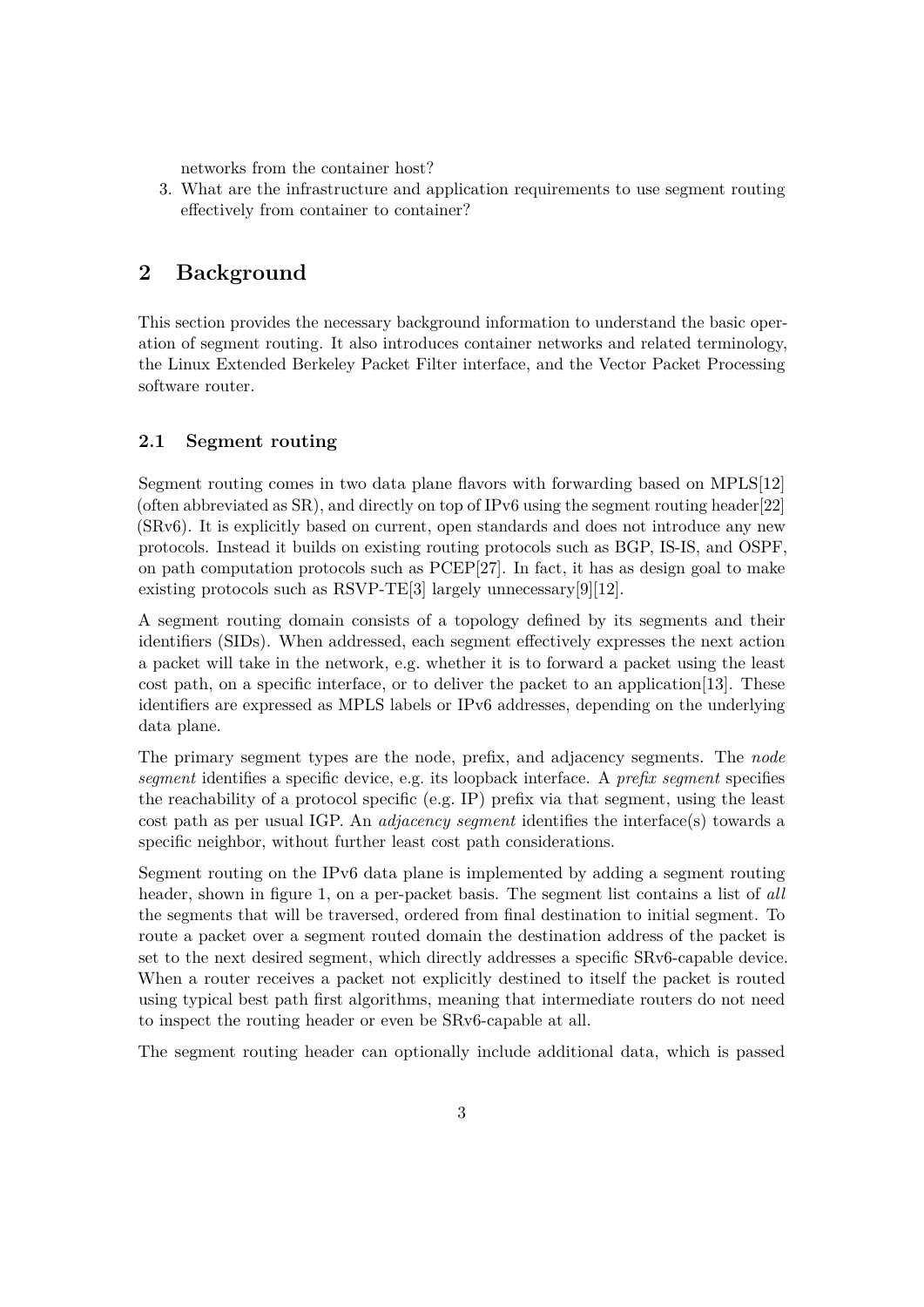<span id="page-4-1"></span>

Figure 1: The IPv6 segment routing header (SRH) is a routing header with type 4.

along to the destination node. This data is encoded as *type-length-value* objects with a maximum length of 256 bytes. One use of this extension mechanism is to sign the segment list by adding an HMAC signature, useful for allowing routers to authenticate the SRH when routing between multiple domains.

The MPLS data plane is implemented in a conceptually similar manner, but has some important technical differences. One major difference is that segment identifiers are expressed as MPLS labels. Because MPLS labels are locally managed within an administrative domain using segment routing between MPLS domains may require coordination or label translation[\[12\]](#page-26-2). In contrast to the IPv6 data plane, the segment path is lost when a next segment is activated as the label is popped from the stack. There is also no mechanism to include additional metadata in packets.

### <span id="page-4-0"></span>**2.1.1 Network programming with segment routing**

Network programmability is achieved in segment routing by attaching specific network functions to SIDs. In the case of IPv6 such a SID typically follows a locator/function style, where the left-most *L* address bits specify the locator and the right most *F* bits the function. Note that these SIDs do not necessarily need to be originated in an IGP or be routable at all. A number of standard behaviors are defined in [\[13\]](#page-26-5) and the most relevant functions are summarized in this section.

A router inspects the segment routing header only when a packet is addressed to itself based on the destination address of the packet. If the destination address matches an entry in its local SID table the function associated with that SID is executed for the packet. These functions are called *endpoint functions*. Generally this means the *segments*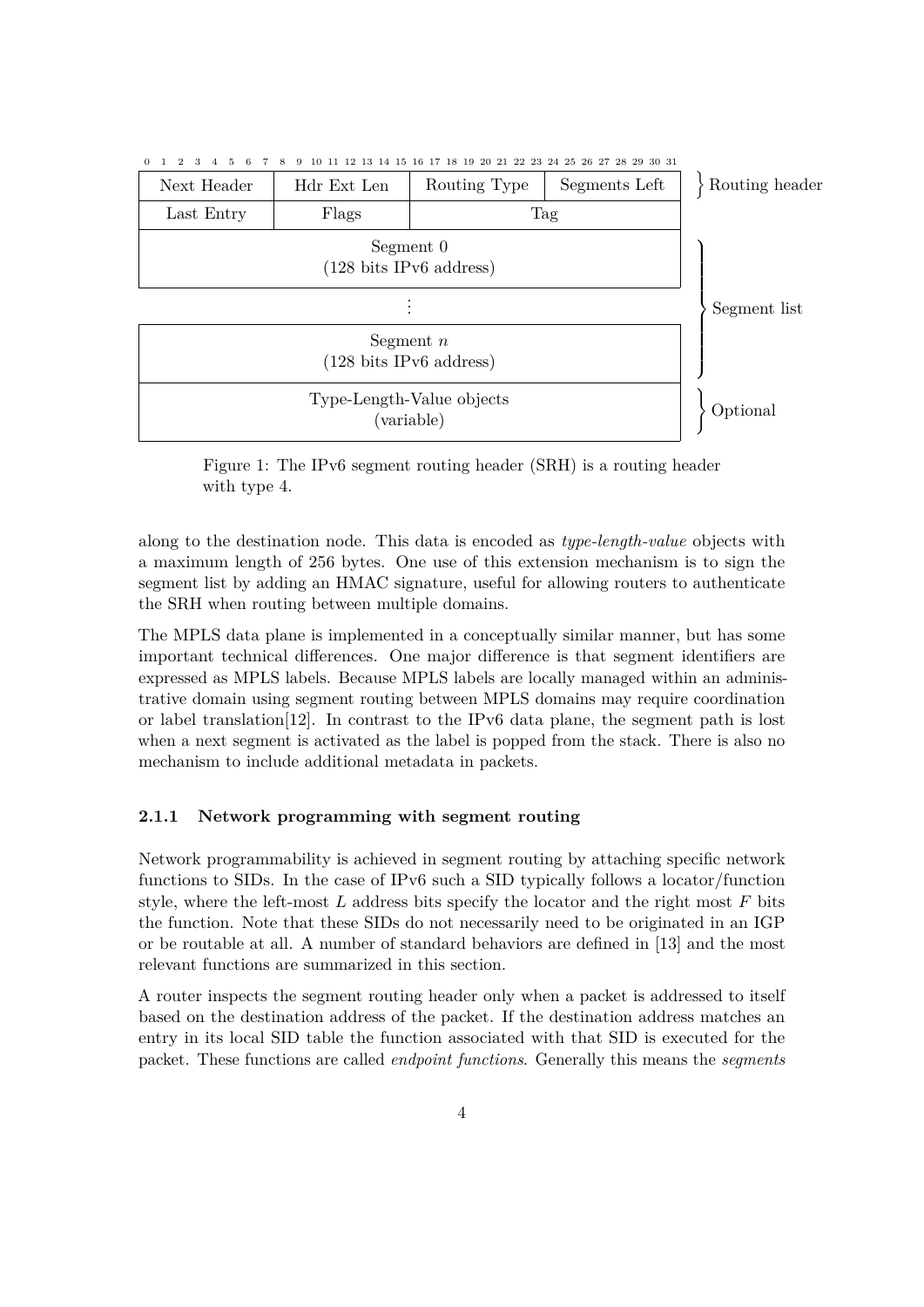*left* field is decremented and the address of the subsequent segment is placed in the destination address field, followed by e.g. forwarding, encapsulation, or decapsulation, or a combination of these actions. In practice the behavior of these functions is entirely up to the implementer. Functions are chained together by their adjacency in the segment list.

A number of transit behaviors are proposed, typically used when traffic enters (a part of) the network. Because the destination address will not match a local address when processing the packet on a transit router, the segment routing header is never acted upon. It is however possible to insert or extend the segment list by using the T.Insert transit behavior, or optionally by encapsulating the entire packet with T.Encaps, or the frame with T.Encaps.L2, which can be used to build virtual private networks.

When a packet is addressed to a specific device via an endpoint function, the segment routing header will be acted upon. The most basic endpoint function is the End function, which does nothing but update the destination address to the next segment. Traffic engineering can be accomplished by specifying specific links using the *adjacency SID*, effectively implementing a layer 3 cross-connect (End.X). Virtual private networks can be built with support for decapsulation of the outer IPv6 header on layer 3 (End.DX4, End.DX6), or even on layer 2 (End.DX2).

Because End and End.X functions are directly tied to the topology they are best expressed as auxiliary information in existing interior gateway protocols, such as IS-IS[\[23\]](#page-27-2) or OSPF[\[25\]](#page-27-3). Signaling of functions over multiple domains is proposed using BPG-LS[\[21\]](#page-27-4).

### <span id="page-5-0"></span>**2.2 Container networks**

Container networks consist of container hosts with numerous containers, potentially spanning multiple data centers and administrative domains. The container hosts run a container platform such as Docker[\[8\]](#page-26-6) or LXC[\[19\]](#page-27-5), and either the built-in networking solution that comes with the platform or an external integration such as Weave[\[28\]](#page-28-1), Cilium[\[6\]](#page-26-7), et cetera. Three distinct types of end-to-end connectivity exist within such a network, namely traffic between local containers, between containers on different hosts, and traffic between the containers and external domains.

The containers may use user-defined addressing schemes that are not directly routable on the underlying network, e.g. some container platforms even allow virtual layer 2 domains to be created over multiple hosts. To ensure container reachability these container platforms deploy overlay networks by creating tunnels between the various container hosts. Overlays can also be used to create isolated networks for sets of containers, commonly used in multi-tenant container networks.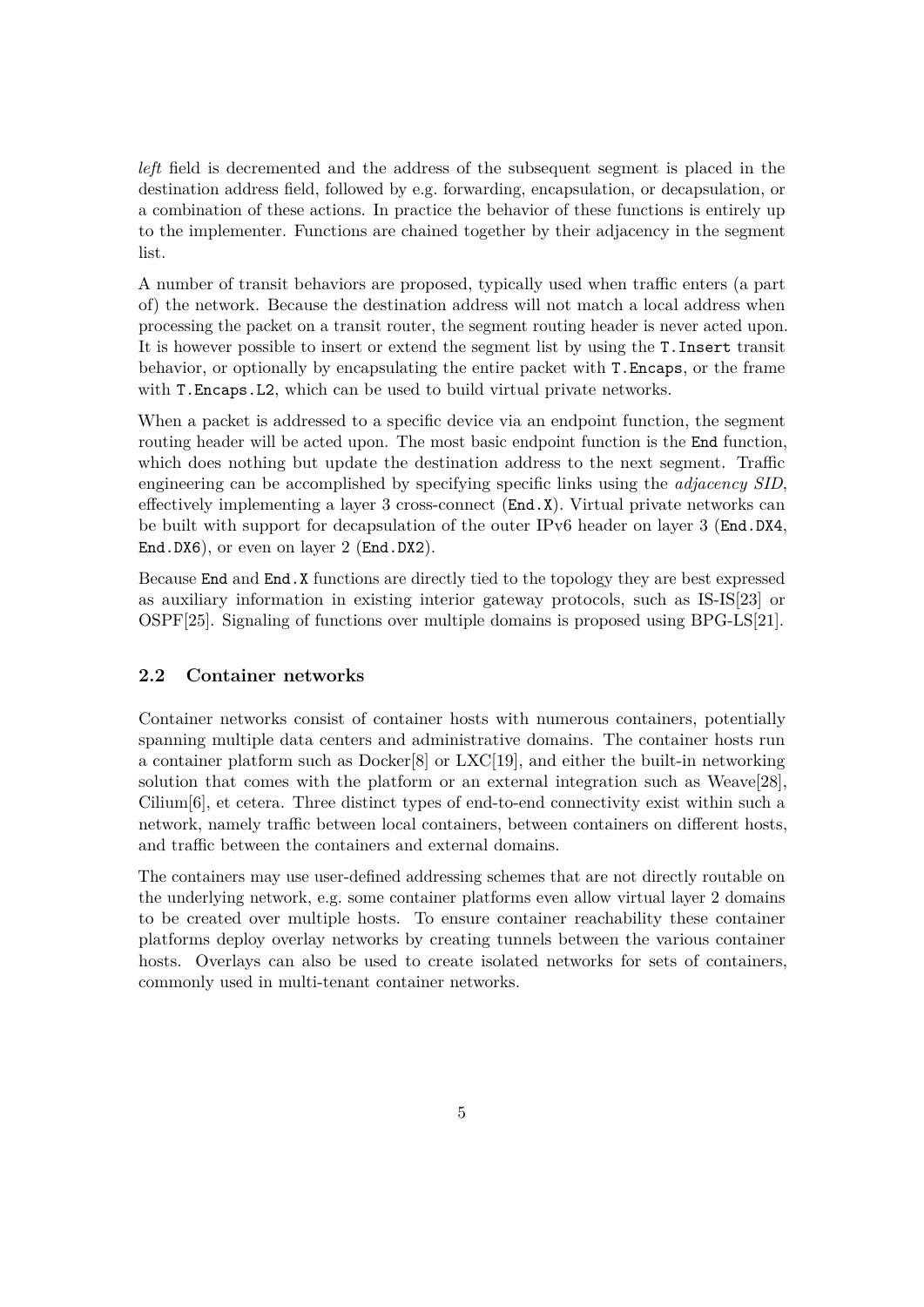### <span id="page-6-0"></span>**2.3 Extended Berkeley Packet Filter**

The Berkeley Packet Filter (BPF)[\[29\]](#page-28-2) interface provides a fast, kernel-based method for filtering and manipulating network packets. BPF programs are built using a simple bytecode language, for which a frontend for LLVM exists to translate C code to BPF objects[\[26\]](#page-28-3). Optional *just in time* compilation in-kernel can be enabled for increased performance, and there are even *Smart NICs* on the market for which the bytecode can be translated to NIC specific code[\[18\]](#page-27-6). The eBPF interface extends the capabilities of BPF programs by adding the call instruction capable of calling a predefined set of kernel helper functions [\[5\]](#page-26-8), for example to read and write packet data from a socket buffer, or to redirect delivery to a different network interface.

In order to ensure stable kernel operation, the functionality of eBPF programs is severely limited. Before the program is accepted by the kernel a validator is run to check if the program terminates in a reasonable time. To make this validation possible, the total instruction count of the program is limited, the program can only jump forward (e.g. allowing only unrolled loops), and can only call the helper functions with prevalidated parameters. Furthermore, the stack size is very limited and out-of-bounds reads and writes are prevented by rejecting access to unvalidated offsets, i.e. without proper boundary checks.

eBPF programs can be inserted in the network pipeline in multiple ways. They can be attached directly to all interface ingress or egress traffic (*tc qdisc clsact*), via routes (*ip route*), and to tunnel interfaces (*ip tunnel*). Which kernel helpers are available is limited depending on the context the program is placed in. For example, packet modification is not allowed in IP tunneling use cases.

For performance reasons eBPF programs are often compiled with a number of fixed parameters instead of using dynamic runtime configuration. However, userspace applications can communicate with eBPF programs using so called *maps* of various types: arrays, hash maps, tries, et cetera. Map entries can be added and removed via the bpf system call on the map's file descriptor. These maps can be exposed via a special filesystem called *bpffs*. This allows eBPF programs to still be dynamically influenced by external applications.

### <span id="page-6-1"></span>**2.4 Vector Packet Processing router**

The Fast Data Project<sup>[1](#page-6-2)</sup>, part of the Linux Foundation, is a set of open source projects that make use of the Data Plane Development Kit to implement various high-performance applications, such as the Vector Packet Processing software router. This software router was initially developed by Cisco and is one of the first complete SRv6-capable routing implementations.

<span id="page-6-2"></span> $1$ <https://www.fd.io/>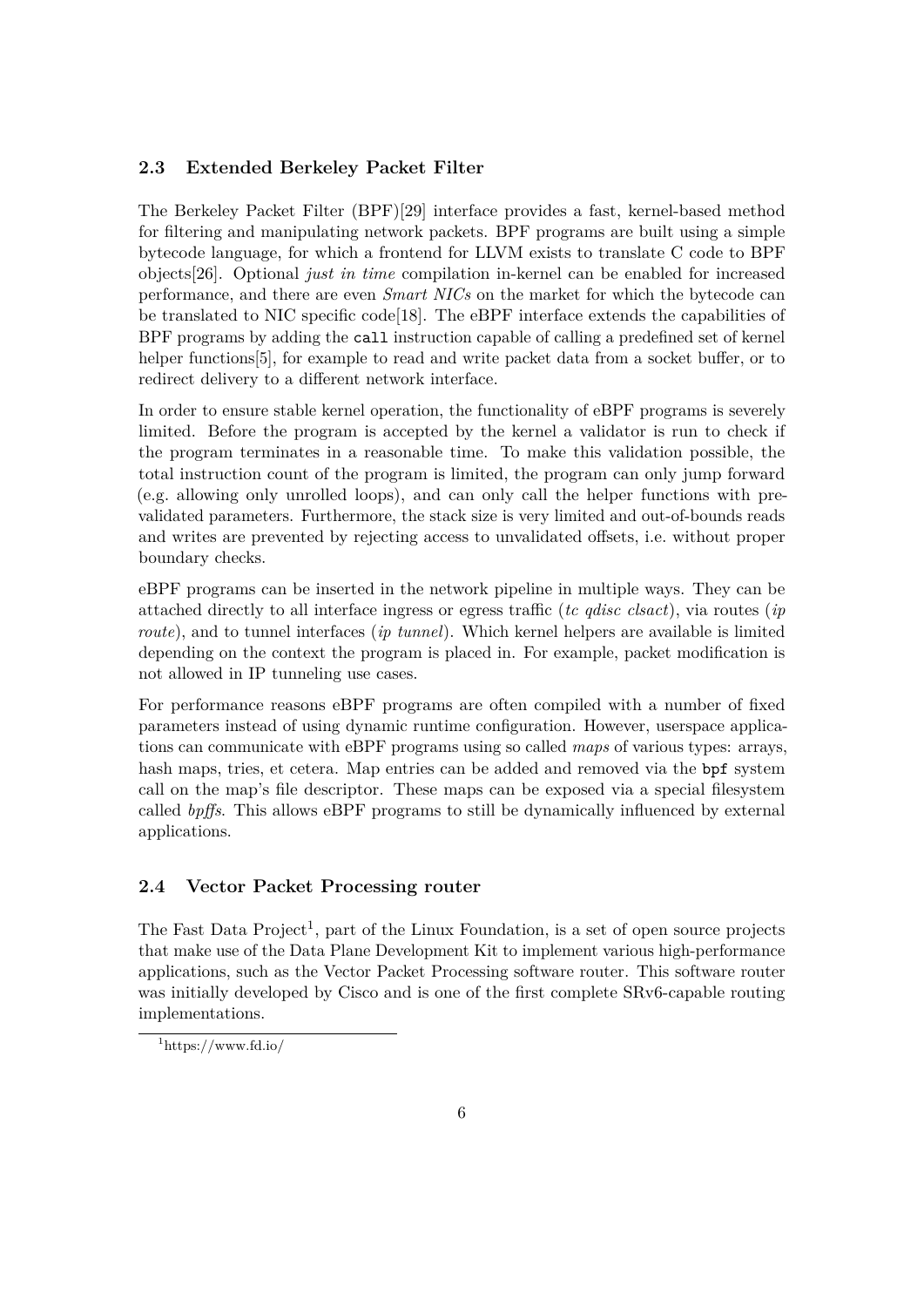The VPP router also offers great debugging facilities for its packet processing pipeline, which makes testing the interoperability of the segment routing header much easier. For example, a packet trace can be created by executing vppctl trace add af-packet-input 3 on a VPP host, meaning the next 3 packets will be traced. After sending some traffic through the network the command vppctl show trace can be used to see a detailed list of actions executed on that packet, including helpful diagnostics when e.g. the SRH is malformed.

# <span id="page-7-0"></span>**3 Related work**

A number of technical workshops and use cases have been presented by companies such as Cisco, Bell Canada, Comcast, and others on the official segment routing site.[2](#page-7-2) This work has provided valuable insights into the potential applications of segment routing and reveals a number of interesting conceptual approaches, for example how to build layer 3 VPNs and on replacing stateful multicast from the network core with unicast to the network edge with a 'spray' segment identifier, which lets the network edge then deliver packets to end customers via multicast. This highlights the ability the develop custom behaviors for segment identifiers.

Ahmed AbdelSalam et al. presented their model on deploying virtual network functions in SRv6-based topologies[\[1\]](#page-26-9) at NetSoft 2017. While the paper had not been made available in time to be included in this research, a preliminary reading shows works focuses on the architectural requirements for deploying and chaining network functions, including supporting network functions that are not SRv6-aware. For their work they have implemented a competing SRv6 implementation for the Linux kernel called *srext*.

## <span id="page-7-1"></span>**4 Implementation**

Various technologies exist on Linux-based platforms which can be used to implement segment routing in container and overlay networks. With these technologies container platforms can make policy decisions on a per-container, per-tenant basis. The goal of this project is to create the proof of concept tools that can be used to evaluate segment routing in container networking scenarios. The tool to develop is a tool that can create arbitrary, virtual SRv6-capable topologies to be used as IPv6-only underlay. This allows us to attach virtual machines running a container platform to this topology. The virtual topology can then be used to experiment with segment routing, and to trace and verify the implementation of the segment routing policies.

The next step is to develop a program that can apply policies on traffic generated by the containers. The policy is based on a mapping between a tenant and container to a

<span id="page-7-2"></span><sup>2</sup><http://www.segment-routing.net/>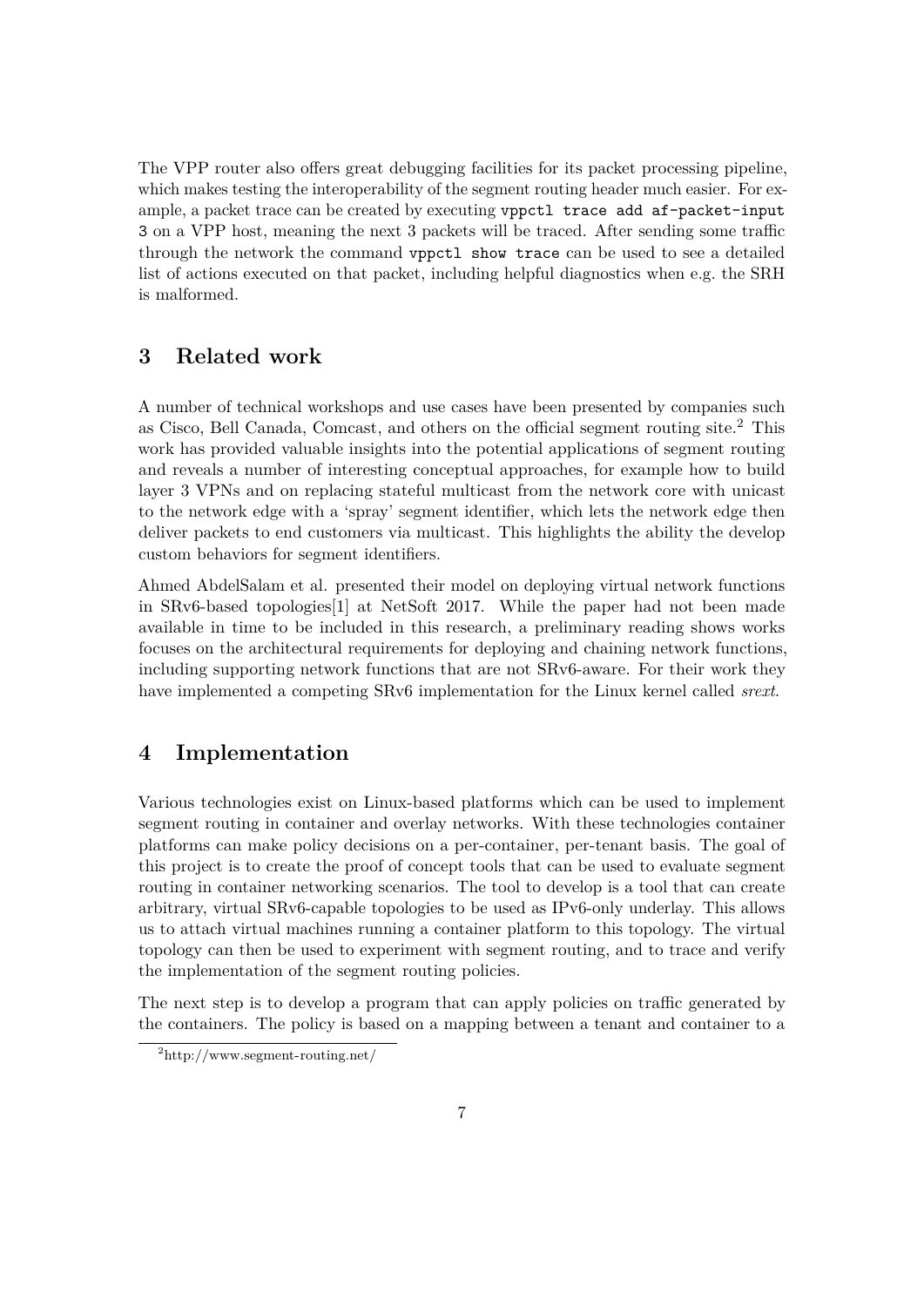list of segments that need to be applied. A program to achieve inverse on ingress also needs to be developed, i.e. mapping a segment list to a tenant/container. Based on these programs a simple overlay with public and with locally managed container addresses will be evaluated. This work is then expanded to a multi-tenant overlay network.

Once the proof of concept is able to apply and verify segment routing policies, network functions can be added to the setup. The goal is to experiment with how these functions can be implemented on a Linux based system and what their capabilities are in the context of segment routing.

#### <span id="page-8-0"></span>**4.1 Overlays and encapsulation**

Overlay networks are an important aspect of container networks to ensure reachability between containers hosted on different machines, in a manner transparent to the container itself. Where direct routing is not possible these overlays are typically achieved using encapsulation to route traffic over the underlay. Some examples of common protocols in use today are GRE[\[15\]](#page-27-7) (layer 3 encapsulation), VXLAN[\[20\]](#page-27-8), and Geneve[\[14\]](#page-27-9) (layer 2 encapsulation), although many other variants exist.

In principle IPv6 traffic needs no further encapsulation with SRv6. However, IPv6-in-IPv6 encapsulation is typically used to avoid modifying the original packet when adding the segment routing header at the network ingress point. The segment routing specification itself does not currently state whether such encapsulation is strictly required. Unless the network employs an IPv4/IPv6 translation technology, transporting IPv4 or Ethernet traffic over an IPv6-only network always requires such encapsulation, especially when the segment routing header is to be used.

Encapsulation may also be required for practical reasons, for example if source address filtering is used in the underlay, e.g. for traffic being sent over the Internet through domains which implement BCP 38/RFC 2827[\[10\]](#page-26-10). In this case IPv6-in-IPv6 encapsulation ensures that the source and destination addresses match their origin in the underlay.

SRv6 predefines all the required building blocks for implementing layer 2 and 3 overlays in the form of segment identifiers with cross-connect behaviors such as End.DX2 (layer 2), End.DX4 (IPv4), and End.DX6 (IPv6). Cross-connects for IPv6 are necessary if the destination address of the targeted container is itself 'unroutable' on the underlay, therefore requiring a single extra segment indicating the location of the container host. In the case of traffic encapsulated with IPv6 the segment routing header may not even be required, because a segment routing header with a single segment identifier can simply be encoded as just the destination addresses of the outer IPv6 header. The forwarding implementation after decapsulation takes care of delivery from that point on.

Direct container addressing is slightly complicated by the inclusion of non-IPv6 support, in which case there is by default no 'natural' IPv6 address related the container as source or final segment. In this case, to simplify application design the destination IPv4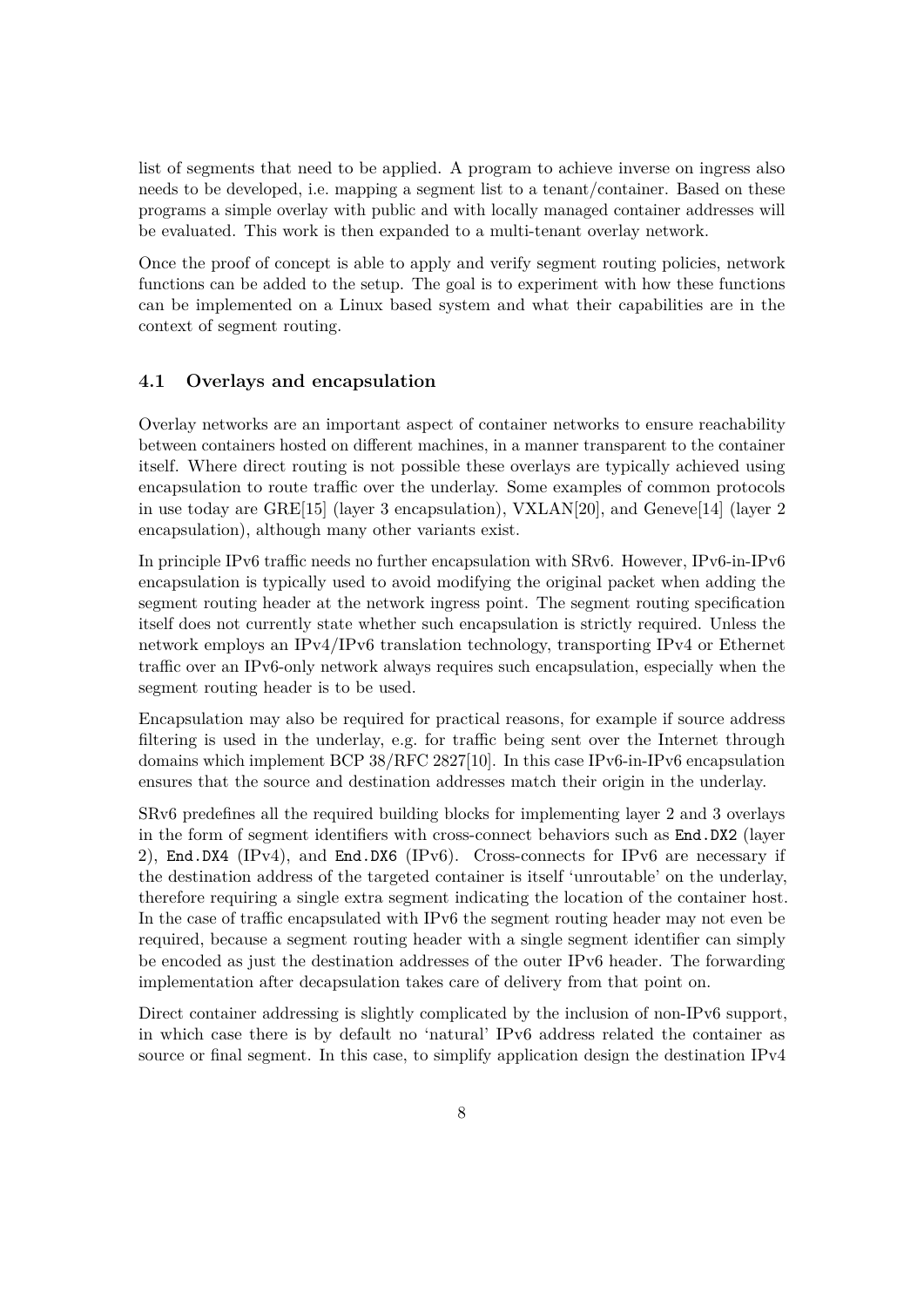address can be converted to the IPv4-compatible form, i.e. *::w.x.y.z*, potentially with a prefix originating at container host. A more general approach would be to assign an IPv6 address per container regardless of whether IPv6 connectivity is used so that the container can be addressed in a manner that is agnostic to the protocol being transported, for example similar to IPv6 autoconfiguration by embedding the EUI-64 in the address.

Encapsulation adds additional limitations to the maximum transferable unit of packets traversing the overlay. For example, GRE is built on top of IP, while VXLAN and Geneve are built on top of UDP. Each of these protocols consist of a fixed header, followed by the layer 2 frame header (if applicable) and the original layer 3 packet. GRE is the smallest with a minimal header being 4 bytes, but also allows optional features such as checksumming, keying, and sequence numbers, enlarging the header. VXLAN and Geneve both include an 8 byte UDP header and 8 byte protocol header. Like with SRv6, Geneve allows arbitrary extension data to be added on a per-packet basis.

The IP-in-IP encapsulation suggested by SRv6 has a minimal amount of overhead, since with encapsulation in *any* case two IP headers always need to be included. However, if the underlay would otherwise be based on IPv4 the encapsulation overhead can still be less in such a network than just the size of a *single* IPv6 header. The additional overhead of the SRH is 8 + 16 ∗ *n* bytes where *n* is the number of segments, plus the size of any additional metadata.

#### <span id="page-9-0"></span>**4.2 Multi-tenancy**

A feature that is often implemented in container networks is multi-tenant overlays. These private overlays isolate different users of the underlay from each other by encapsulating or otherwise separating traffic. The packets will including a marking that allows a receiving node to differentiate between tenants. The most idiomatic way of implementing private overlays in SRv6 is to assign a unique segment identifier per tenant on each container host. This segment identifier then acts as a cross-connect with a specific (i.e. per tenant) routing table lookup to the containers on that hosts.

Combined with a location based addressing scheme for the containers, with prefixes that are derived from a host-specific prefix this approach requires very little configuration. The tenants can select arbitrary prefixes for their container addressing, although they must have a 1:1 mapping to addressing of the container host. These addresses can be mapped on the underlay to a tenant SID based on the host prefix as locator and the remaining bits can be used to encode the tenant identifier. An example is shown in section [5.4.](#page-20-0)

If the overlay network itself cannot be organized in this manner, for example because containers must be mobile or a legacy/non-hierarchical addressing scheme must be used, techniques from existing overlay technologies can be adopted and implemented in SRv6, for example exchanging of the *address to location* mapping using MP-BGP, discussed in section [6.1.](#page-22-1) In such cases the tenant SID of the host running the targeted container must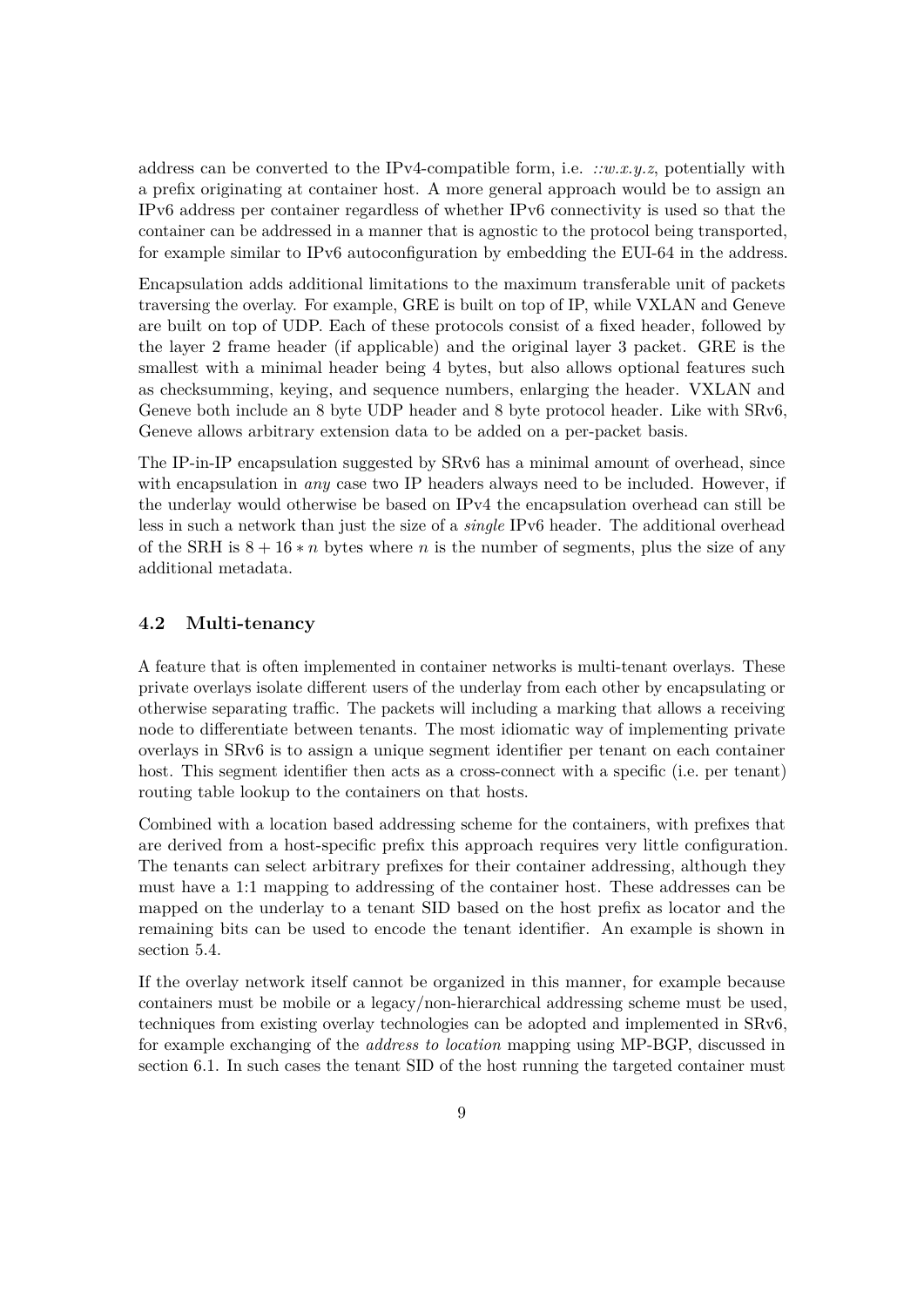be determined by a lookup based on the destination address of the container in relation to that tenant.

Isolation, like other multi-tenancy approaches, depends on the fact that the container itself cannot influence the tenant identifier or inject its own segment routing header. The same applies to ingress traffic coming from other network domains. The container platform must validate or reject the presence of the segment routing header in packets sent by the container to prevent this isolation from being broken.

#### <span id="page-10-0"></span>**4.3 Network functions**

One of the major attractions of segment routing is the ability the steer traffic through network functions, so that functionality can be delegated to the network and need not be concentrated at the container host. In this section we describe some of the scenarios in which application controlled network functions could be useful in container networks. While investigating the potential applications of network functions to container networks, a number of patterns emerged.

The first pattern is a routing pattern. Traffic is routed through such a function to determine intermediate or penultimate segments that need to be traversed in order to successfully or optimally reach the final destination, useful when the sender does not want to maintain such routing state or does not have access to it. Examples of this would be container mobility, virtual/VPN routers (layer 2 or 3), service discovery, and load balancing. In this case the sending container host is aware that applying such a function is necessary to reach the destination address.

The next pattern does not involve packet or segment list modification, but instead has side-effects related to the traffic passing through. This primarily concerns monitoring applications, such as intrusion detection, network monitoring, and application monitoring. The monitoring itself does not necessarily need to take place in the function itself, for example Cisco has developed a so called *spray* behavior which can duplicate the packet to another destination.

The final example is a selective forwarding function. Examples of this are (stateless) firewalls, and dynamic DoS mitigation. One implementation of this was introduced in [\[16\]](#page-27-10), which aims to prevent resource exhaustion attacks by handling TCP SYN packets for the protected service.

For this project we investigated the necessary steps to build and deploy these network functions. We implemented an example routing network function, described in section [5.5.](#page-21-0)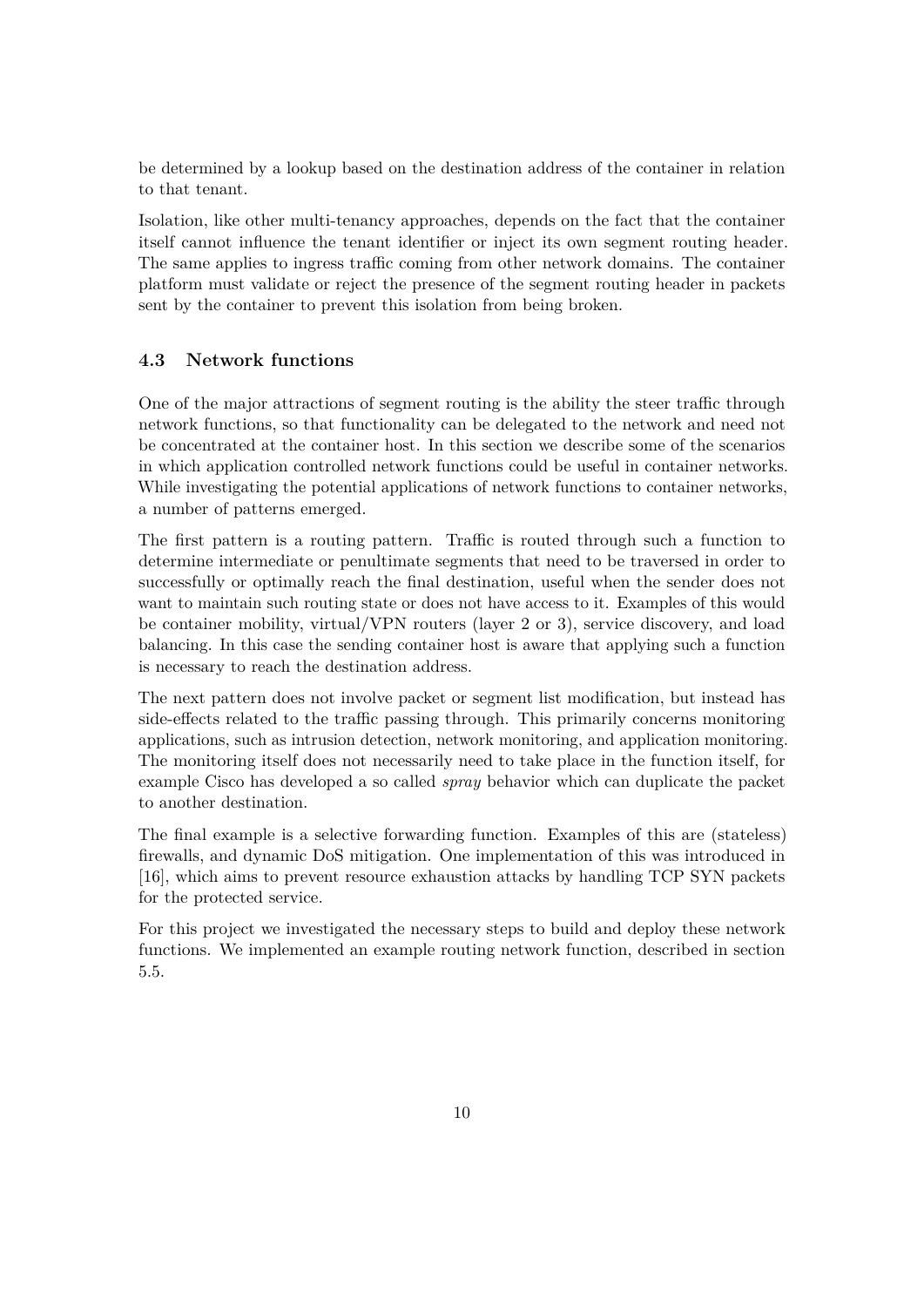### <span id="page-11-0"></span>**4.4 Ingress/egress application design**

The design proposed in the section will be used to implement per-container policies making use of the capabilities of the segment routing header to build the (multi-tenant) overlays introduced in the previous sections, including the ability to steer traffic through network functions. Figure [2](#page-11-1) shows an overview of the components in this design for a single container host. A container host has a single interface to a network that connects it to the other containers. Packets that arrive on this interface will be sent to the ingress policy function that validates the SRH and based on the segment list routes the packet to a container, delivers it locally, or drops the packet. Similarly, traffic originated from each container interface is sent through an egress policy function that applies a policy by inserting the SRH with the required segments.

<span id="page-11-1"></span>

Figure 2: Diagram of the connectivity between components

For traffic coming in from the network we need to be able to map the final segments to a container. If there is only one segment remaining a container is being addressed directly. In overlay scenarios two segments need to be processed. In this case the penultimate segment signifies which overlay network is being addressed and the final segment addresses the container in that overlay. The list of remaining segments is used to look up the values described in table [1,](#page-11-2) which are then used by the ingress policy function to deliver the packet to the container. These behaviors can be mixed per container, for example if a container both has a publicly reachable IPv6 address and also participates in an overlay network.

<span id="page-11-2"></span>Table 1: Information stored per ingress container

| Field   | Type    | Description             |
|---------|---------|-------------------------|
| ifindex | uint    | Container interface     |
| mac     | byte[6] | Destination MAC address |

The ingress policy is agnostic to prefix sizes of addresses used on the network since the full addresses are always used in the lookup process. There is no explicit need to know the address prefix of the host because if traffic is not addressed to a container on the host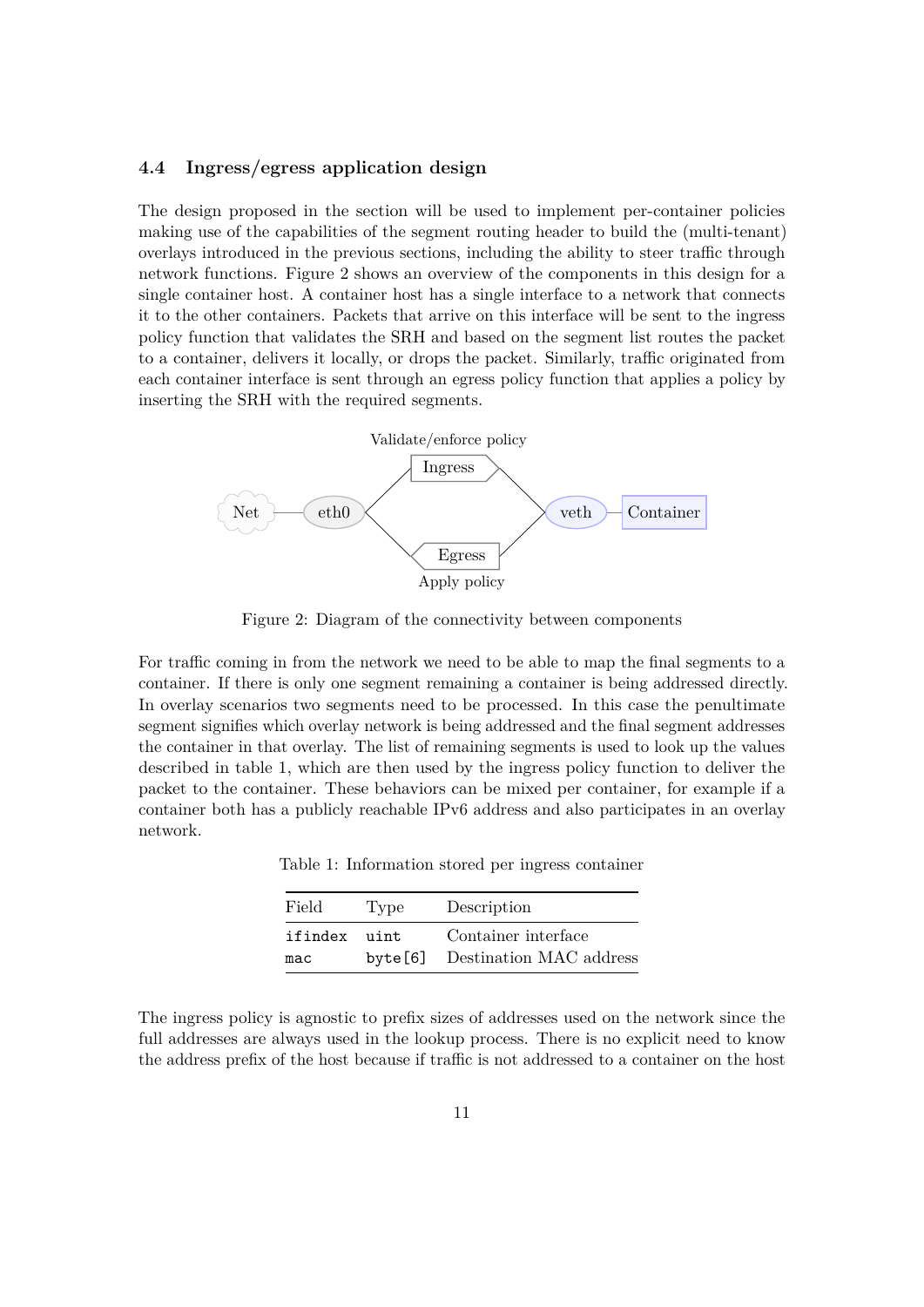<span id="page-12-1"></span>the lookup process will simply fail. Additional checks may include requiring additional segments to be present in arbitrary positions within the segment list, or the presence of certain extension data.

| Field       | Type   | Description                            |
|-------------|--------|----------------------------------------|
| is_overlay  | bool   | Indicates if overlay segment is needed |
| overlay_pfx | byte[] | Address prefix on the underlay         |
| segments    | sid[]  | Policy segments to apply               |

Table 2: Information stored per outgoing address prefix

Outgoing traffic requires some additional configuration such as the interface index of the interface facing the network and the MAC address of the gateway router. The egress function applies a policy based on the destination address of the packet, for example to route the traffic over an overlay or to a public address. Effectively, this is used to map container IP addresses to other container hosts. The data structure used to store this information is shown in table [2.](#page-12-1) For the overlays, we assume a location-based addressing scheme as described in section [4.2](#page-9-0) is used. For per-container policies we can map a unique container identifier such as its interface index to the container's tenant ID and per-container segments shown in table [3.](#page-12-2)

<span id="page-12-2"></span>Table 3: Information stored per egress container

| Field   |      | Type Description                        |
|---------|------|-----------------------------------------|
| ifindex | uint | Container interface                     |
| tenant  | uint | Tenant ID                               |
|         |      | segments sid[] Policy segments to apply |

As a simplification of the design, we will assume there is a single output interface on the container host with a fixed upstream gateway. Features such as ECMP and first-hop routing are left as future work. We further assume that in most cases traffic between local containers is a special case which can be handled by e.g. a shared bridge, although the inclusion of mandatory network functions means a packet will be forwarded to the network unconditionally. Exploring mechanisms for obtaining or exchanging dynamic policies is considered out of scope for the purpose of this proof of concept.

# <span id="page-12-0"></span>**5 Results**

This section describes the findings that were made during experimentation. The availability of hardware and software support for SRv6 is covered and a number of methods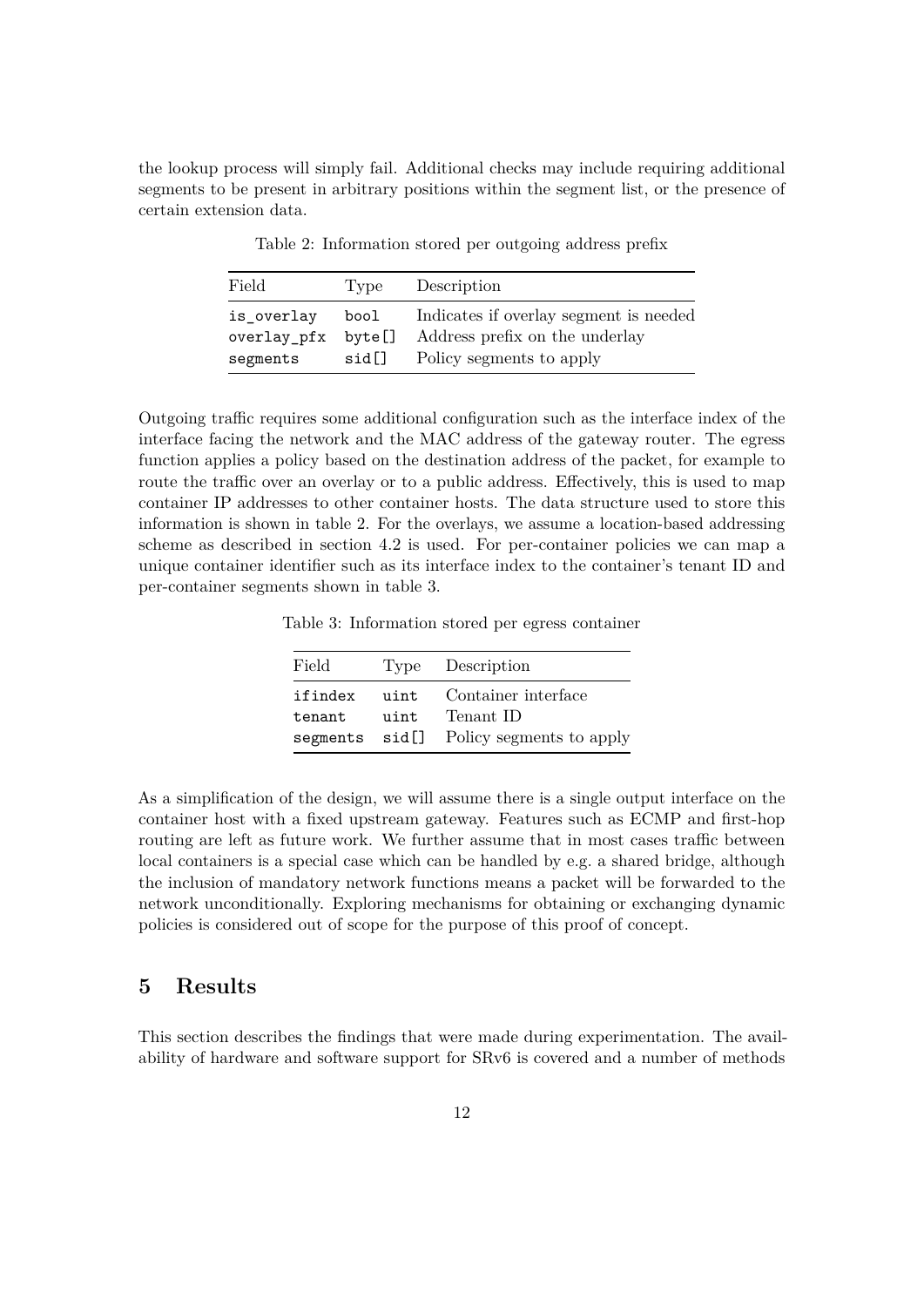for implementing dynamic segment routing policies on Linux based on the experimental design discussed in the previous section are described.

#### <span id="page-13-0"></span>**5.1 Vendor support for segment routing**

As shown in table [4,](#page-13-2) vendor support for segment routing is still in its early stages despite multiple vendors and companies being listed as having contributed to the technical discussions and standards. The dates listed are based on an estimated public availability of devices with support for segment routing, based on product change logs and published articles. The MPLS data plane variant has decent support, likely because it has been in development for much longer and because it mostly requires changes to the software stack related to label management and the IGP daemons. In the case of a MPLS data plane basic segment routing functionality can in the worst case be 'emulated' to some degree by manually and consistently assigning labels in a network.

<span id="page-13-2"></span>Table 4: Vendors with hardware and software support for the required extensions and technologies to make use of segment routing

| Vendor   | MPLS    | IPv6    |
|----------|---------|---------|
| Cisco    | 2014    | 2017-05 |
| Ericsson | 2015-02 |         |
| Juniper  | 2016-08 |         |
| Arista   | 2016    |         |
|          |         |         |

At the moment the Cisco NCS 5500 is the first and only device available that supports handling of the IPv6 SRH in hardware, though support for the ASR 9000 and ASR 1000 is also planned. Very little information has been published by other vendors that suggests they will release SRv6-capable hardware soon.

#### <span id="page-13-1"></span>**5.1.1 Programmable switches**

Switches with a programmable data plane can in some cases also make use of segment routing. For example, Bell Canada has an implementation based on Barefoot Networks P4-capable switches.[3](#page-13-3) Although the code has not yet been made publicly available, Bell Canada claims to have created a working implementation in about one month. A previous study[\[4\]](#page-26-11) has been successful at parsing up to two IPv6 extension headers with P4 at rates up to 100Gbps, suggesting real world deployments with P4-capable devices are possible.

In contrast, OpenFlow based switches are not very suitable for working with SRv6.

<span id="page-13-3"></span><sup>3</sup>[http://www.segment-routing.net/images/20170517-bell-barefoot-cisco-P4%20Workshop%202017%](http://www.segment-routing.net/images/20170517-bell-barefoot-cisco-P4%20Workshop%202017%20v2.pdf) [20v2.pdf](http://www.segment-routing.net/images/20170517-bell-barefoot-cisco-P4%20Workshop%202017%20v2.pdf)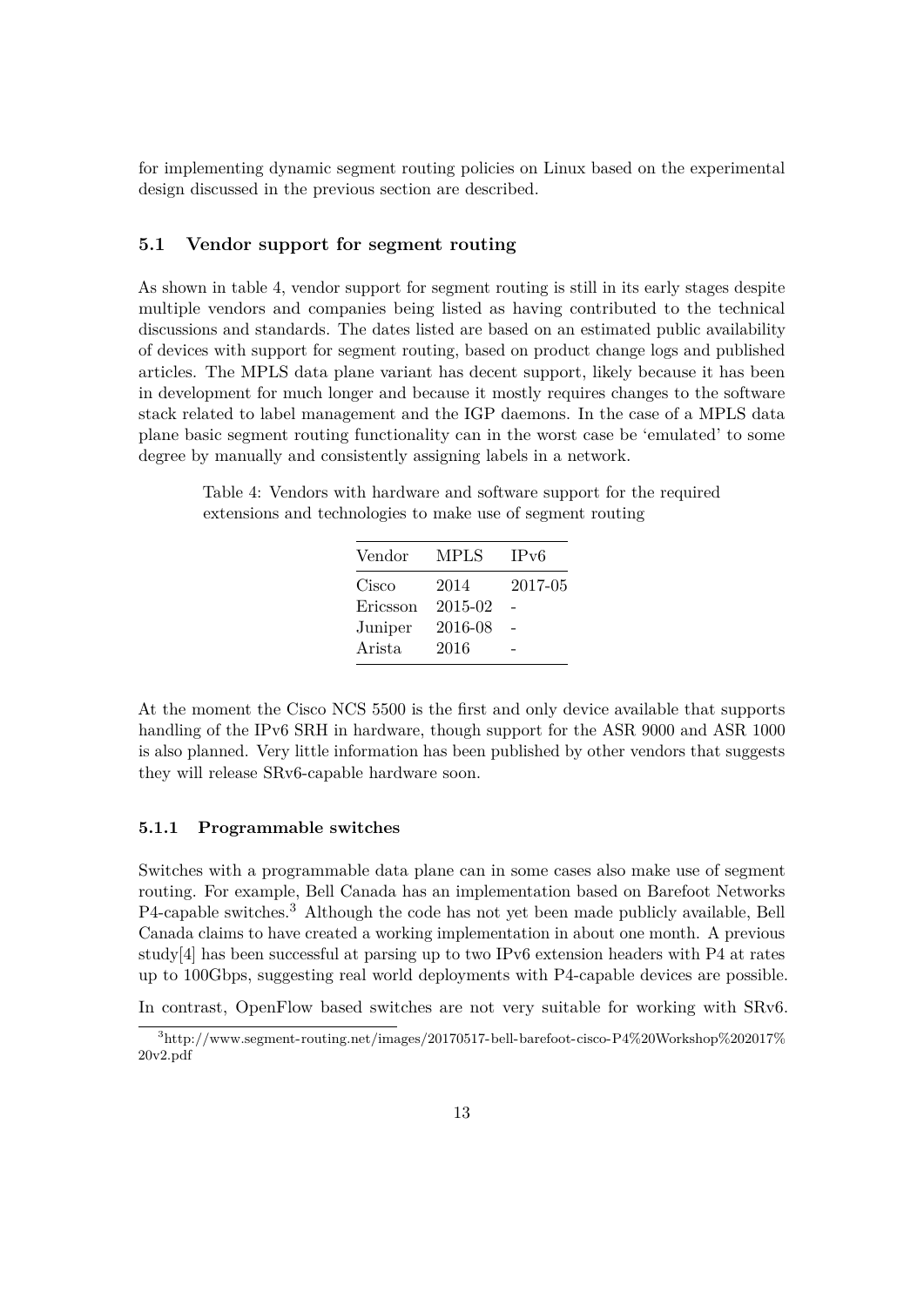Because of a more rigid matching and action pipeline, adding the SRH is not possible. However, support for eBPF matching in OpenFlow proposed in [\[17\]](#page-27-11) could potentially work around these limitations. Some OpenFlow switches, notably OpenvSwitch, have a maximum MPLS label stack depth of 3 labels, meaning supporting MPLS data planes may be possible but with limitations.

#### <span id="page-14-0"></span>**5.2 Virtual SRv6 topologies**

Virtual topologies aid in the development and testing of the host-to-host behavior of SRv6. While segment routing is topology independent, features such as traffic engineering benefit from having multiple paths available in the network.

The source code listed in appendix [A](#page-25-0) includes a script to start a user-defined virtual SRv6 topology. This script sets up LXC containers running a VPP router, interconnects the routers as defined, and finally adds static routes to every node in the network. Because SRv6 does not depend on any address prefix size, a common prefix size of 64 bits was chosen. Each router will have an End function SID where the right-most bits are all zero, which can be used to route traffic via that router. To select specific egress links, all routers have End.X function SIDs with an address in the form of  $fdOx: : 1:y$  where 'x' is the ID of the router and 'y' the ID of the adjacent router.

For every point-to-point connection a virtual Ethernet interface pair (veth) is created between the VPP container and the host. Routers are interconnected by placing the host end veth interfaces in a bridge, creating one bridge per link. While it is technically possible to create point-to-point veth pairs directly between containers instead of putting the interfaces in a bridge, LXC has no method of defining such a pair in its configuration. An additional benefit of bridges is that monitoring from the host is made easier and that arbitrary external interfaces can be placed in the bridge, for example to connect VMs or network functions to the topology.

<span id="page-14-1"></span>

Figure 3: A simple example segment routing domain with 4 routers, 2 container hosts, and network functions

A simple topology used for experimentation is shown in figure [3.](#page-14-1) The topology consists of four VPP-based software routers. There are two container hosts, *A* and *B*, implemented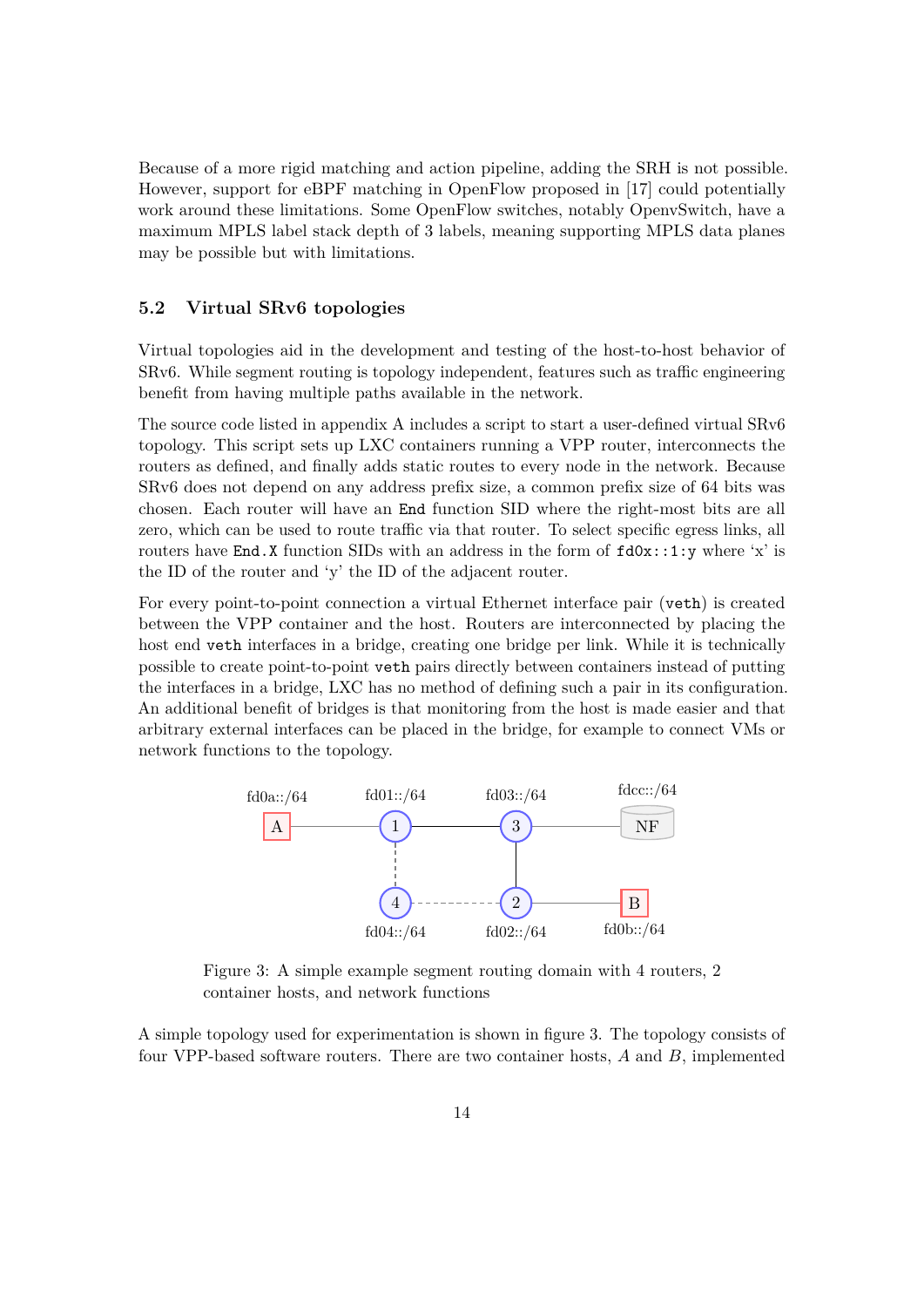as Ubuntu VMs running a number of LXC-based containers. Because there is currently no working routing protocol support in VPP the routes in the topology are statically defined by the script.

The virtual characteristics of the links can be changed by using the *tc qdisc netem* command, e.g. this topology includes two paths from *A* to *B* with unequal costs because of the simulated difference in latency characteristics. A basic example of using traffic engineering in this topology is varying the path from *A* to *B* from the primary path  $1-3-2$  to  $1-4-2$ . This can be done by adding a SRH on egress from A that contains an End address of node 4 and the address of *B* as final segment.

#### <span id="page-15-0"></span>**5.3 Linux support for segment routing**

Linux kernel and iproute2 version 4.10 released on February 19th, 2017 added basic support for SRv6, discussed in more detail in the next subsection. These versions are also required for supporting all of the eBPF features used during this experiment. Besides direct support for segment routing, the Linux kernel also offers userspace creation and processing of packets which can be used to implement segment routing.

### <span id="page-15-1"></span>**5.3.1 Linux kernel behavior**

Linux has the ability to add the segment routing header on egress. A fixed segment list can be added via a regular routing table entry, meaning both host-originated and transit egress traffic is supported. These routing entries support both adding the SRH 'inline' and by adding an outer IPv6 header with SRH. It is also possible for an application to attach a segment routing policy to a socket via setsockopt with the IPV6\_RTHDR option.

<span id="page-15-2"></span>ip -6 route add 2001: db8 :1:/64 encap seg6 mode inline segs 2001: db8 :1::539 ,2001: db8 : beef ::1 dev eth0 ip -6 route add 2001: db8 :1::539/128 via fe80::8bd:4 dev eth0

Figure 4: An *ip route* example that adds segments to a route

Figure [4](#page-15-2) shows an example command that sets up a route that adds the SRH inline (i.e. not using IPv6-in-IPv6 encapsulation) with two segments. Note that the first segment – which will replace the initial destination address – must have a (more specific) forwarding entry because it happens to fall within the route that is being encapsulated. The original destination address will automatically be added as final segment, meaning packets using this route will have a segment list with 3 entries.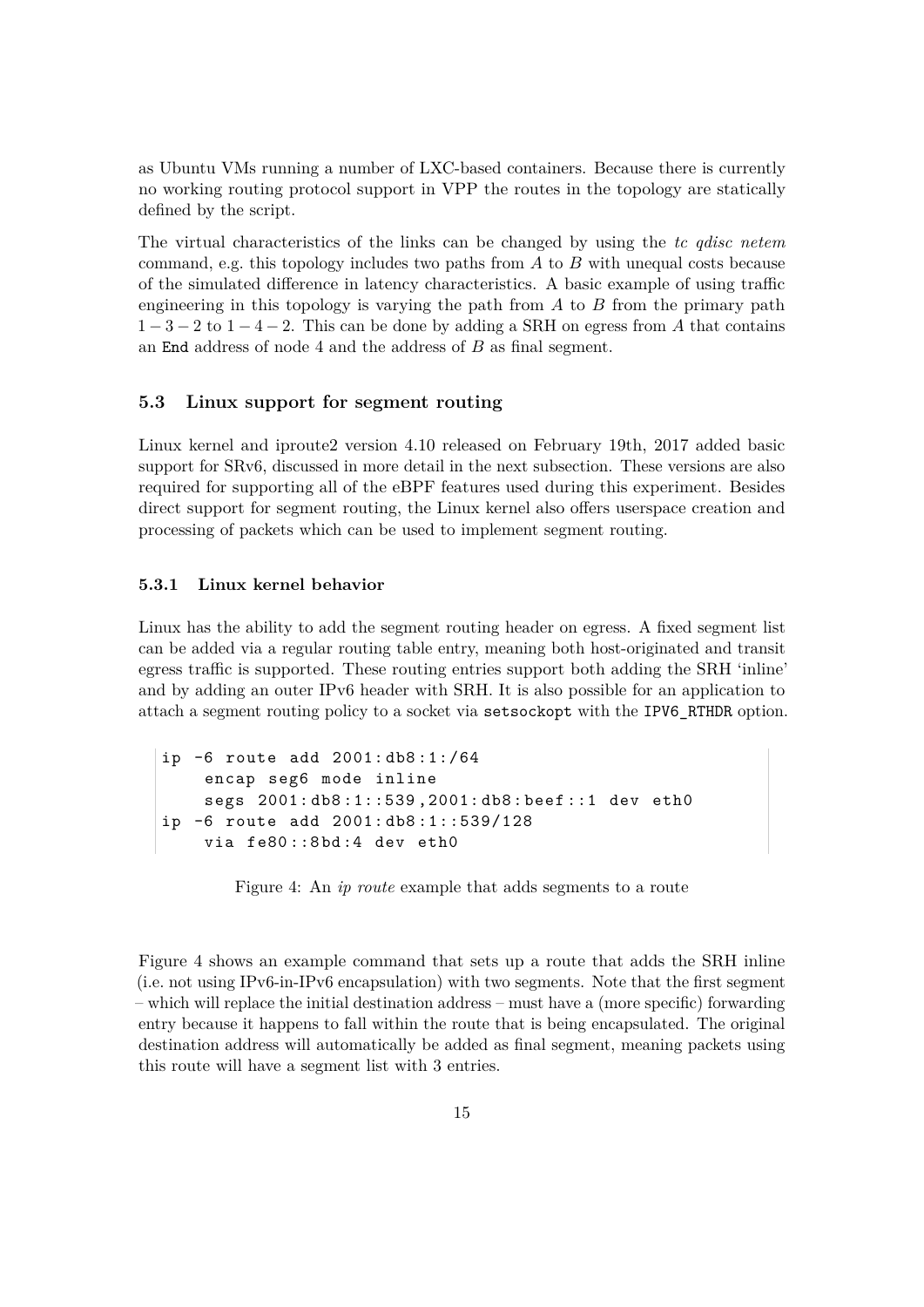In the current Linux implementation the delivery of packets with a segment routing header is not fully correct. The first issue is that the behavior specified in section 4.4 of the IPv6 standard (RFC 2460) is not followed:

If *Segments Left* is zero, the node must ignore the routing header and proceed to process the next header in the packet.

While for security reasons it may be sensible to not process the instructions in the segment routing header when it is not explicitly enabled, the Linux implementation currently drops *all* packets addressed to itself with a SRH, even if the packet contains no further routing instructions, unless it is told not to.

Supporting the segment routing header at all therefore requires explicitly enabling segment routing via the per-interface seg6\_enabled kernel option, *including* on the container side interface. This enables both the ability to deliver packets with zero segments left, but also processing of the segment routing header when there are still segments left.

With  $seq6$  enabled the behavior in the Linux kernel is fixed: it is not possible to attach specific behaviors to user defined segment identifiers or to disable endpoint functionality. If *segments left* is zero and the payload is another IPv6 payload, the packet is *always* decapsulated and reprocessed by the kernel. Otherwise the packet is delivered to the host via the normal path. In the case that *segments left* is non-zero, the kernel will always attempt to activate the next segment and forward to this address.

Another interesting behavior surfaced when we attempted a layer 2 optimization. The idea was to 'ignore' layer 2 addressing in order to reduce the amount of state required by the packet forwarding program and always use a broadcast MAC address, since all the container interfaces are effectively point-to-point links. This approach works when no segment routing header is present, but the Linux IPv6 routing header handling function has an explicit check that differentiates between traffic directed at the host (i.e. matching interface MAC, or PACKET\_HOST) versus traffic directed at an IPv6 multicast address or non-matching MAC addresses, e.g. PACKET\_BROADCAST and PACKET\_OTHERHOST. The latter behavior is tied to the link layer address and not the active segment identifier, again unexpected compared to behavior proposed in the specification.

The only extension supported by this implementation is the HMAC extension, with support for both signing and verification with static keys. The Linux kernel implementation can be set to only accept authenticated headers by enabling the per-interface seg6\_required\_hmac option.

According to the authors of the *seg6* code using the segment routing header may also result in performance issues,<sup>[4](#page-16-0)</sup> because of packet checksum mismatches due to  $SRv6's$ modification of the destination address. This should also be taken into consideration when using packet sniffers, as packets that contain protocols with a checksum that include the destination address but that do not yet have the final segment active may be marked

<span id="page-16-0"></span><sup>4</sup><http://www.segment-routing.org/index.php/Implementation/Issues>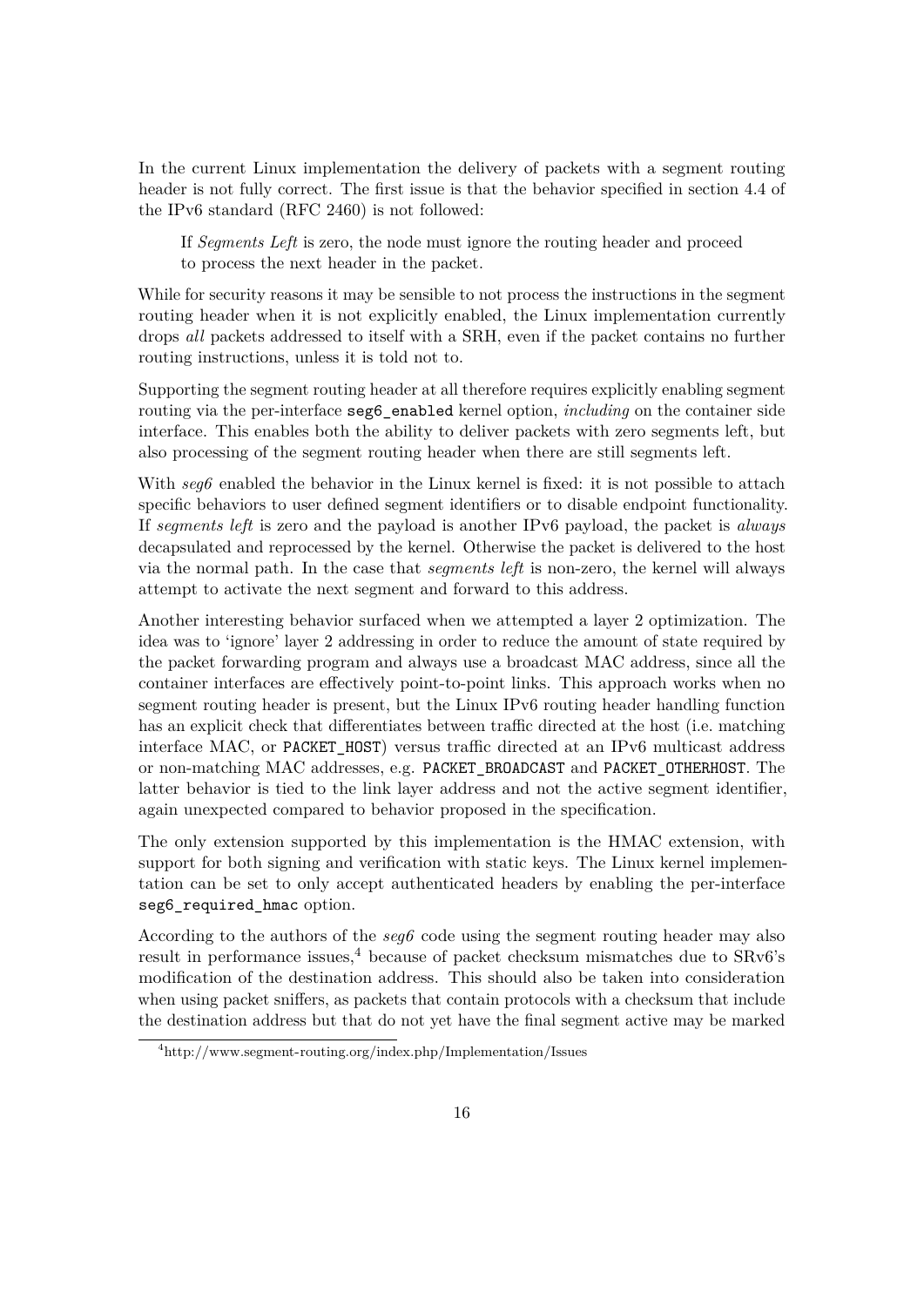as having an incorrect checksum. IPv6-in-IPv6 encapsulation works around this issue because in that case the fields of the inner IPv6 header are used for checksum calculation instead.

#### <span id="page-17-0"></span>**5.3.2 eBPF**

An initial implementation of the design proposed in section [4.4](#page-11-0) was attempted using eBPF. As described in section [2.3,](#page-6-0) the eBPF interface allows applications to supply the kernel with packet filtering and manipulation programs. Programs can be attached to the ingress or egress point of an interface using the *tc* command. Due to the way the virtual Ethernet interfaces work traffic coming from the container to the host-end of the *veth* pair is also considered ingress from the perspective of the host.

The ingress eBPF program first verifies that the packet is indeed an IPv6 packet and not destined to a link-local address. Such traffic is simply passed along to the host. The next step is to build a *key* that will be used to look up whether the destination address is a known container. If the segment routing header is present and there is one segment left, the traffic is assumed to be targeted at an overlay. If there is no segment routing header or if there are no additional segments left, the traffic is assumed to be directly addressing a container instead. The key is set to (*segment[n]*, *segment[n - 1]*) for overlay traffic, or to  $(destination<sup>5</sup>, ...)$  $(destination<sup>5</sup>, ...)$  $(destination<sup>5</sup>, ...)$  otherwise. This key will be looked up in a hash map which maps the key to the container's interface and its MAC address, to which the packet will then be forwarded using bpf\_redirect. The values in this map are provided by an external script, described below.

Applying policies to pure IPv6 ingress traffic requires only minimal packet modification. In the case of overlay traffic, the last segment is activated by updating the destination address and setting the segments left field to zero. The destination MAC address must always be updated, otherwise the frame will not be accepted by the network stack on the container side. However, encapsulated traffic requires more work because the outer IPv6 header and possible IPv6 extension headers must be removed as well.

To handle packet egress the eBPF program first looks up the sending interface index to determine its tenant ID and optional per-container segments. Next it looks up a prefix of the destination address to determine whether the address belongs to a known overlay. The prefix size for this lookup currently has a fixed size of 64 bits, but since kernel 4.11 an implementation of a longest prefix match trie can be used to support arbitrary prefix sizes.

If the destination prefix points to an overlay, the underlay address is determined by combining the resulting underlay prefix address, a fixed number of bits indicating this is a tenant SID, and the tentant ID. If there are no segments to be added as a result of this process, the packet is forwarded as-is. Otherwise room for the segment routing header

<span id="page-17-1"></span><sup>&</sup>lt;sup>5</sup>Which is equivalent to *segment[n]*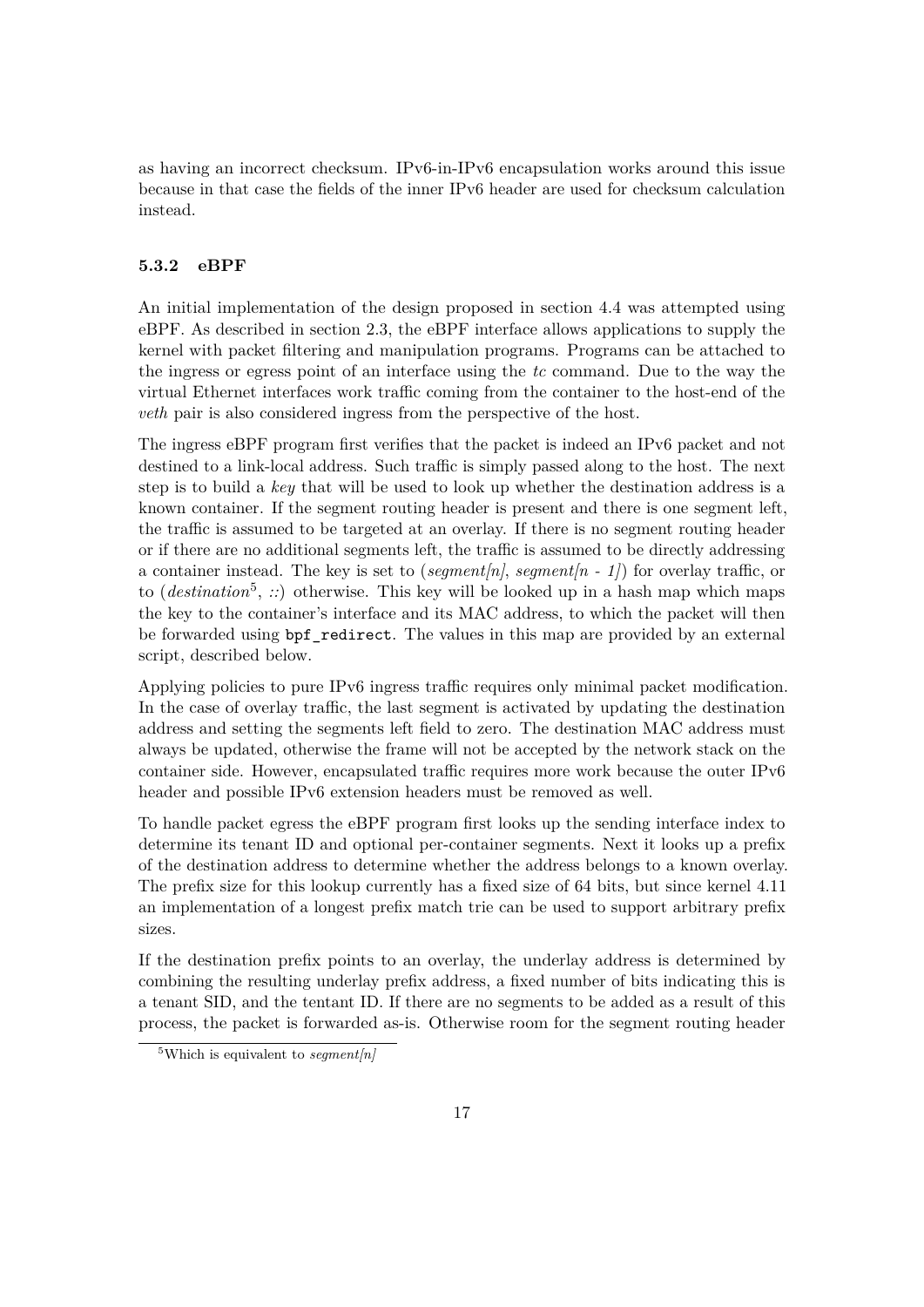must be added, the segments must be copied to the segment list, and the destination IP address must be updated to point to the first segment.

```
tc qdisc add dev eth0 clsact
tc filter add dev eth0 ingress prio 1 handle 1
    bpf da obj ingress.o sec do_ingress
tc qdisc add dev veth3CBDG1 clsact
tc filter add dev veth3CBDG1 ingress prio 1 handle 1
    bpf da obj egress . o sec do_egress
```
Figure 5: Commands to attach eBPF programs to interface ingress

Figure [5](#page-18-0) shows the commands used to attach eBPF programs to an interface, by creating a *tc clsact* (classifier/action) hook and attaching the object to it. The *da* flag specifies that *direct packet access* is enabled.<sup>[6](#page-18-1)</sup> In this mode the memory accesses of the packet data are automatically translated to the bytecode instructions that fetch this data from the socket buffer, instead of the application needing to manage data on the stack using bpf\_skb\_load\_bytes and bpf\_skb\_store\_bytes calls, allowing code to be written in a more 'natural' manner. This works under the condition that the kernel verifier can deduce that the access is within bounds of the socket buffer based on the presence of proper size checks in the code.

The eBPF programs use shared data structures called maps to communicate state with external applications. When using *tc* these maps are accessible over a special *bpffs* filesystem which can be mounted using mount bpffs /sys/fs/bpf -t bpf. The map will be located in  $\sqrt{s}$ ys/fs/bpf/tc/globals/\$mapname. A tool called bpf-map can be used to inspect these maps from the command line and we upstreamed a patch to modify these maps from e.g. a script<sup>[7](#page-18-2)</sup>, allowing us to dynamically modify container policies.

#### **5.3.2.1 eBPF limitations**

After experimenting with encapsulation it turned out that for the currently available Linux kernel version there is insufficient functionality exposed for removing or injecting IPv6 extension headers. Because of this, it is also not possible to decapsulate the outer IPv6 header in an IPv4-in-IPv6 scenario if the IPv6 packet has extension headers. The development team working on eBPF features in the Linux kernel acknowledged the lack of control over layer 3 extension headers and were also interested in adding such functionality.[8](#page-18-3)

One of the potential functions is bpf\_skb\_change\_head. This function adds some headroom at the start of the kernel socket buffer, but is intended to add layer 2 headers

<span id="page-18-1"></span> $6$ <https://lwn.net/Articles/686677/>

<span id="page-18-2"></span><sup>7</sup><https://github.com/cilium/bpf-map/pull/7>

<span id="page-18-3"></span><sup>8</sup><https://github.com/cilium/cilium/issues/994>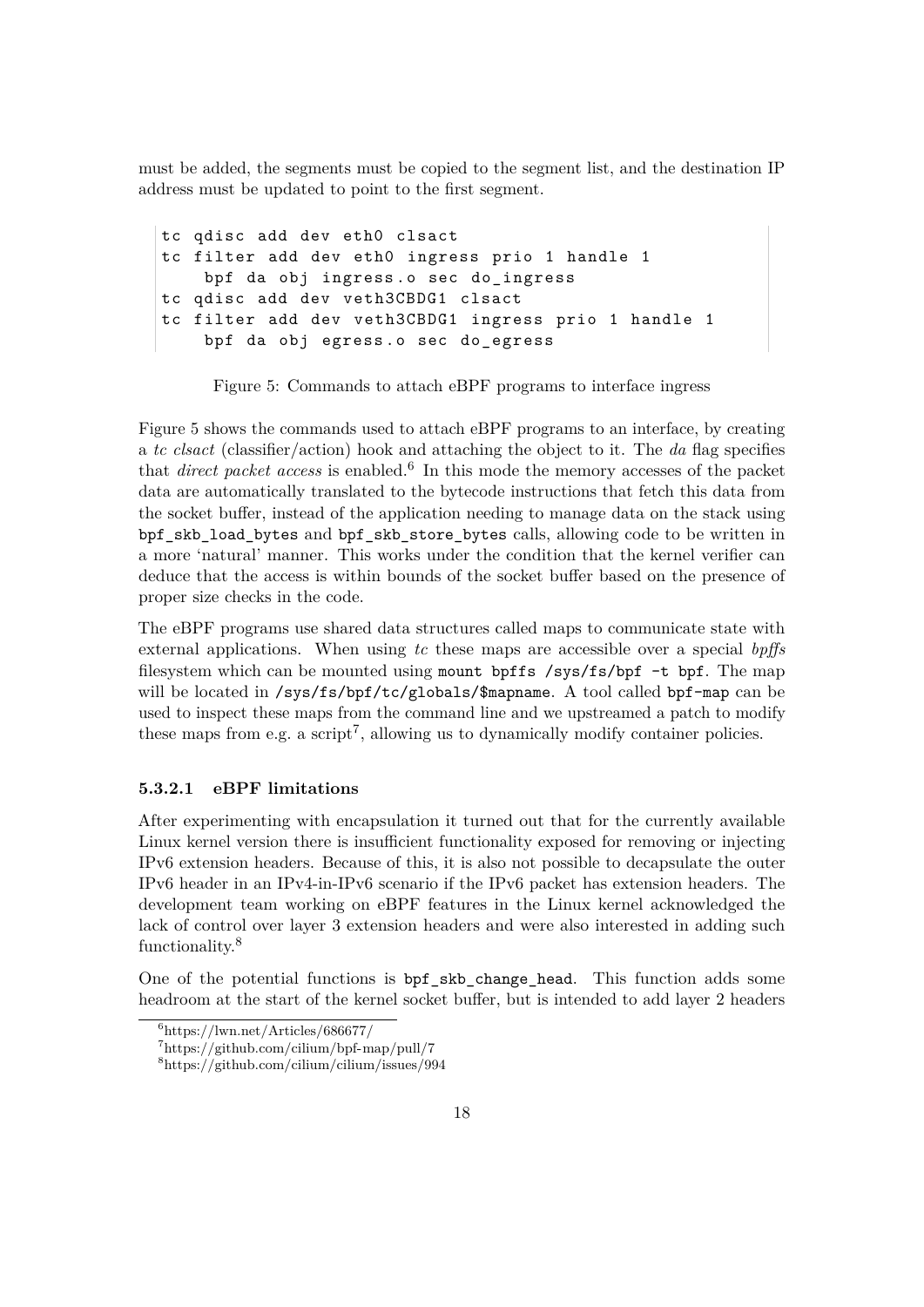to packets for e.g. redirection. The socket buffer is set up such that the layer 2 and layer 3 headers are stored in separate segments, so this cannot be used to simply add a layer 2 header, copy the IPv6 header to the start of the packet, and then create a new segment routing header in the remaining headroom. It is also not possible to create an MPLS encapsulation this way because the socket buffer structure explicitly stores the Ethernet protocol type and will check the link layer header before forwarding the frame.

The second potential function is bpf\_skb\_change\_tail, which can grow or trim the socket buffer size. This function has a performance penalty because it linearizes the entire socket buffer, preventing *generic segmentation offloading* from being used. Furthermore, it is also difficult to use due to the restrictive nature of BPF programs: the extremely limited stack size prevents copying full packet data to the stack, and there are no helper functions to directly move data around in the packet.

A further limitation is that checking of the HMAC extension is not possible because there is no support for cryptographic operations in eBPF. In general, verifying the presence of segment identifiers or extensions at non-fixed offsets is difficult to implement because of the difficulty of implementing dynamically sized loops in eBPF. Because of all the aforementioned limitations our design could not be fully implemented using just eBPF.

#### <span id="page-19-0"></span>**5.3.3 Userspace network handling**

As the eBPF implementation currently does not meet all the requirements we set out with, an alternative approach was chosen which is based on Linux userspace packet handling. The design of the userspace application follows the same model as the eBPF design and can be used as a reference for the functionality that would be required in eBPF. The dynamic maps used in eBPF are replaced with static configuration.

There are several options for implementing both ingress and egress packet handling in userspace Linux. These datapaths may be slower than an eBPF-based approach, because every packet needs to be delivered to and processed by userspace resulting in extra copying and context switches, although optimizations can be applied such as sharing a ring buffers with the kernel.

One option is using *tun* and *tap* devices which enables a userspace program to receive layer 3 packets or layer 2 frames, respectively. Once received by the application, these datagrams can then be processed, or modified and sent out to an application-controlled interface using raw sockets. Ingress and egress traffic can be redirected to this interface using *iptables* in combination with *fwmark* by marking and redirecting traffic being forwarded from the container to the tapping interface, or directly using forwarding *ip rule* with an *in-interface* rule. One caveat of this approach is that egress forwarding cannot be done on a per-container basis because veth interfaces do not support forwarding. Instead they must be placed in a bridge from which traffic can then be forwarded. It is also not possible to replace the veth interface directly with a tun/tap interface because these interfaces cannot bridge Linux network namespaces.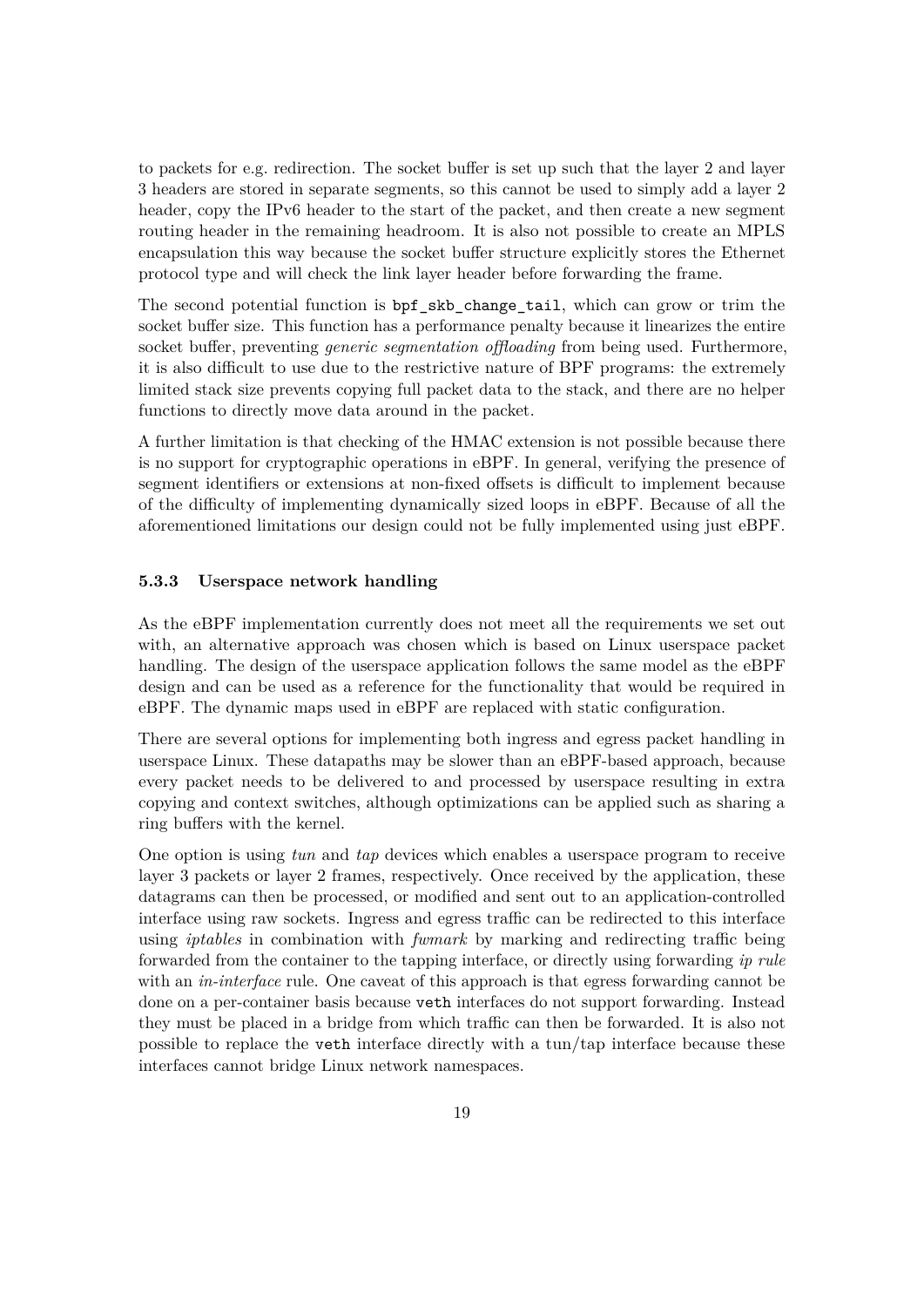Another option is to write an application based on the PF\_PACKET packet sniffing API, which makes a copy of the packet and sends it to the application before kernel handling takes place. This approach will see both ingress and egress traffic, which must be filtered by matching the packet type in the application. The copying behavior means regular forwarding needs to be disabled when otherwise applicable routes are in place, otherwise packet will be forwarded unmodified by the kernel as well.

Similar to the eBPF programs these approaches are not transparent on layer 2, because forwarding the traffic over a raw socket requires filling in the link-layer headers. The destination MAC address must match the MAC address of the interface the traffic is being forwarded to, or the kernel will not handle the traffic. To some degree this can be bypassed when using point-to-point interfaces by using the broadcast MAC, if the traffic is not to be handled by the Linux kernel or if it does not have a segment routing header.

#### <span id="page-20-0"></span>**5.4 Overlays**

The tools developed for this project based on the design proposed in [4.4](#page-11-0) were used to implement the overlay scenarios described in sections [4.1](#page-8-0) and [4.2.](#page-9-0) Ingress packet handling for overlay networks was implemented using both eBPF and in userspace. Because of technical limitations of eBPF described earlier ingress IPv4 decapsulation and egress functionality could not be fully implemented using eBPF.

<span id="page-20-1"></span>

Figure 6: An example multi-tenant overlay network

An example multi-tenant overlay with two container hosts is shown in figure [6,](#page-20-1) based on the underlay in figure [3.](#page-14-1) For sake of brevity a single container from a single tenant is shown on each host. First a template was chosen for the overlay segment identifiers, in this case  $fd0X:$ : $ff:Y$  where X identifies the host and Y is a unique identifier for the tenant. The illustrated path represents container 41 belonging to tenant 1 at host *A* sending a packet to container 42 at host *B*. At container host *A* the segment list (fd0b::ff:1, fdee:b::42) will be inserted in traversal order. The underlay then routes traffic to container host B. At host *B* this segment list is used to map the traffic to the correct container. This overlay network also supports transporting IPv4 over the IPv6-only underlay. In this case host *A* encapsulates the IPv4 traffic with an outer IPv6 header and includes segment list (fd0b::ff:1, ::10.0.5.2).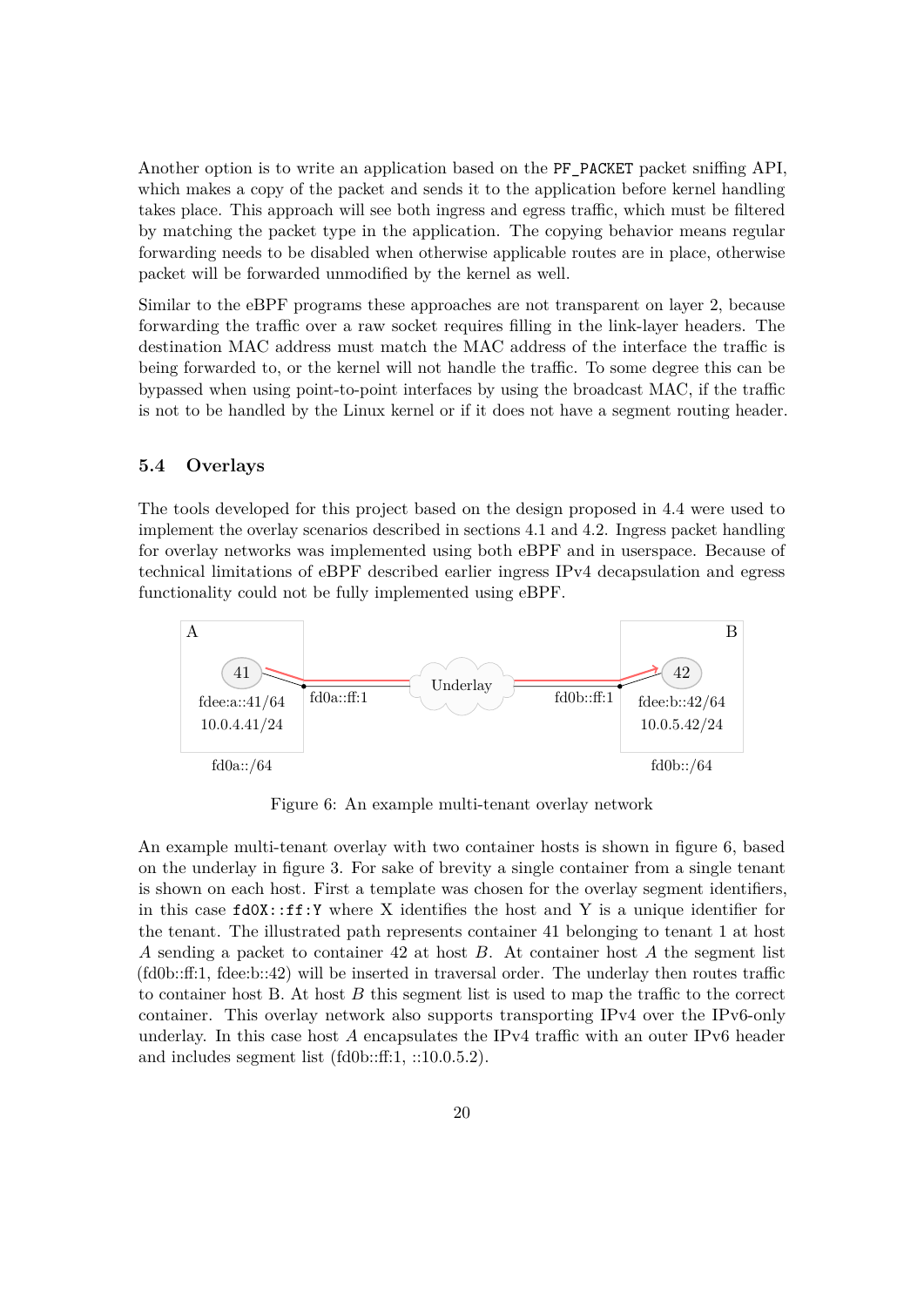#### <span id="page-21-0"></span>**5.5 Routing network function**

As demonstration of deploying a network function in a container network a function was developed that can perform routing of opaque addresses. This scenario features an overlay network with addresses that are not directly routable, for which the container host has to add the routing network function SID to make successful packet delivery possible. When receiving a packet this network function resolves the actual destination host – based on the final segment – to where the container resides. It is able to route the packet to the final destination by adding segments to the segment list. The network function itself is backed by a simple mapping of addresses to container host SIDs.

<span id="page-21-1"></span>

Figure 7: An example routing network function

A concrete example is shown in figure [7.](#page-21-1) In this scenario prefix fdff::/64 was chosen for opaque container addressing. When container 17 sends traffic to container 18 using its opaque address, the container platform will match this prefix and include the segment identifier of the routing network function so that the initial segment list becomes (fdcc::1, fdff::18), causing the traffic to be routed through the network function first. When the network function receives the packet, it will look up the location of the final segment and see that it can be reached at host  $B$  via fd0b::1. It updates the segment list to (fdcc::1, fd0b::1, fdff::18) and sends the packet back out again. Once the packet arrives at host *B* the container platform is able to deliver it to the container.

The implementation makes use of the same packet processing facilities as the userspace overlay applications. However, when deploying network functions on Linux care must be taken to avoid interacting with the Linux *seg6* implementation. For example, regular forwarding to a tun/tap interface will not work because the packets including a segment routing header addressed to one of the network interfaces causes the *seg6* processing to either act on the segment routing header or if it is disabled to reject the packet. Therefore the implementation is currently limited to the PF\_PACKET packet sniffing API. Another workaround would be to only let Linux handle layer 2 forwarding, such that the interface is not configured with an IP address. This would require implementing IPv6 neighbor discovery in userspace so that the neighboring router can reach the network function.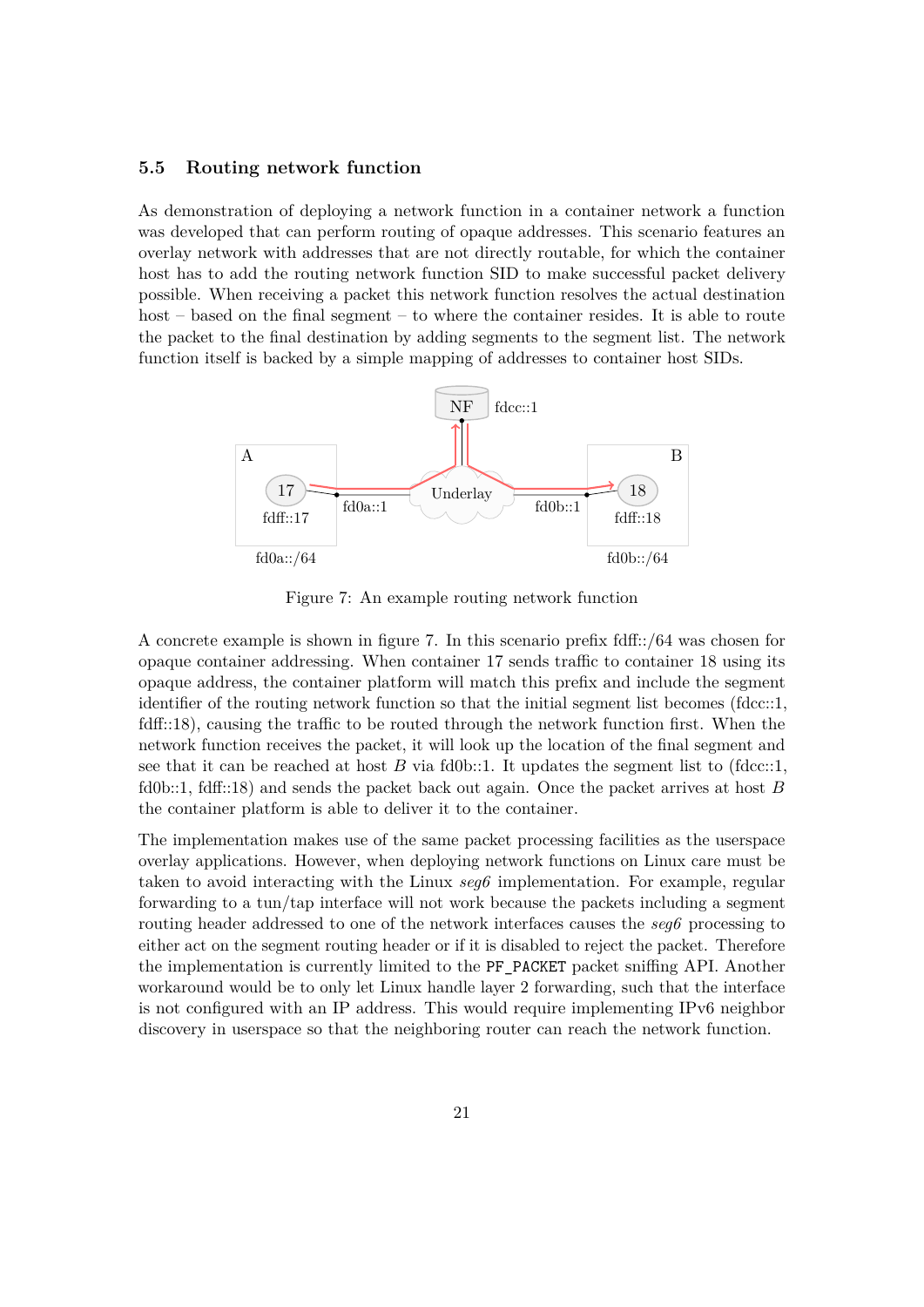# <span id="page-22-0"></span>**6 Discussion**

In this section we describe some of the potential limitations and developments of segment routing to container networks. The design and implementation of segment routing and SRv6 are still a work in progress, as both the standards themselves and the implementations have not been finalized yet.

### <span id="page-22-1"></span>**6.1 Container control plane**

While the proof of concept uses static configuration, container platforms typically implement a control plane to dynamically grow and shrink the container cluster. Container platforms that support clustering will already have well established communication protocols used to establish their clusters, e.g. based on shared key-value stores or direct information exchange.

In order to establish an overlay between hosts in the cluster, the hosts must exchange a set of parameters for that overlay. This includes an identifier for the overlay such as a tenant identifier, the segment identifier that must be used to route traffic to that host, and the addresses of the containers that are reachable on this overlay. Container address information should preferably be in an aggregated form for sake of efficiency.

A container network with complex addressing, such as containers with arbitrary layer 2 addresses spread throughout the network, can adapt existing approaches to support segment routing. For example, an existing approach which is used in VXLAN which uses MP-BGP can also be adopted to SRv6. In this case the exchange of *Virtual Tunnel Endpoints* used by VXLAN can be substituted with the exchange of overlay segment identifiers, which is a conceptually similar approach.

Traffic engineering can be part of the control plane as well, for example by exchanging traffic profiles between container hosts. Protocols to do path computation between endhosts directly have not been proposed, instead existing approaches rely on a centralized path computation element based on PCEP. Alternatively, traffic engineering could be left open to be implemented by the core network itself. Here adequate marking of traffic may play an important role.

### <span id="page-22-2"></span>**6.2 Further developments based on SRv6**

It can be useful for hops in the network – such as routers or network functions – to add or replace segments in the segment routing header, for example to enforce security or routing policies. Truncation of the segment list at the network boundary could also be used to hide implementation details of the network, or simply to reduce the segment list overhead. The current specification prohibits direct modification of the segment list if the destination address is not within the domain of the modifying party, and whether such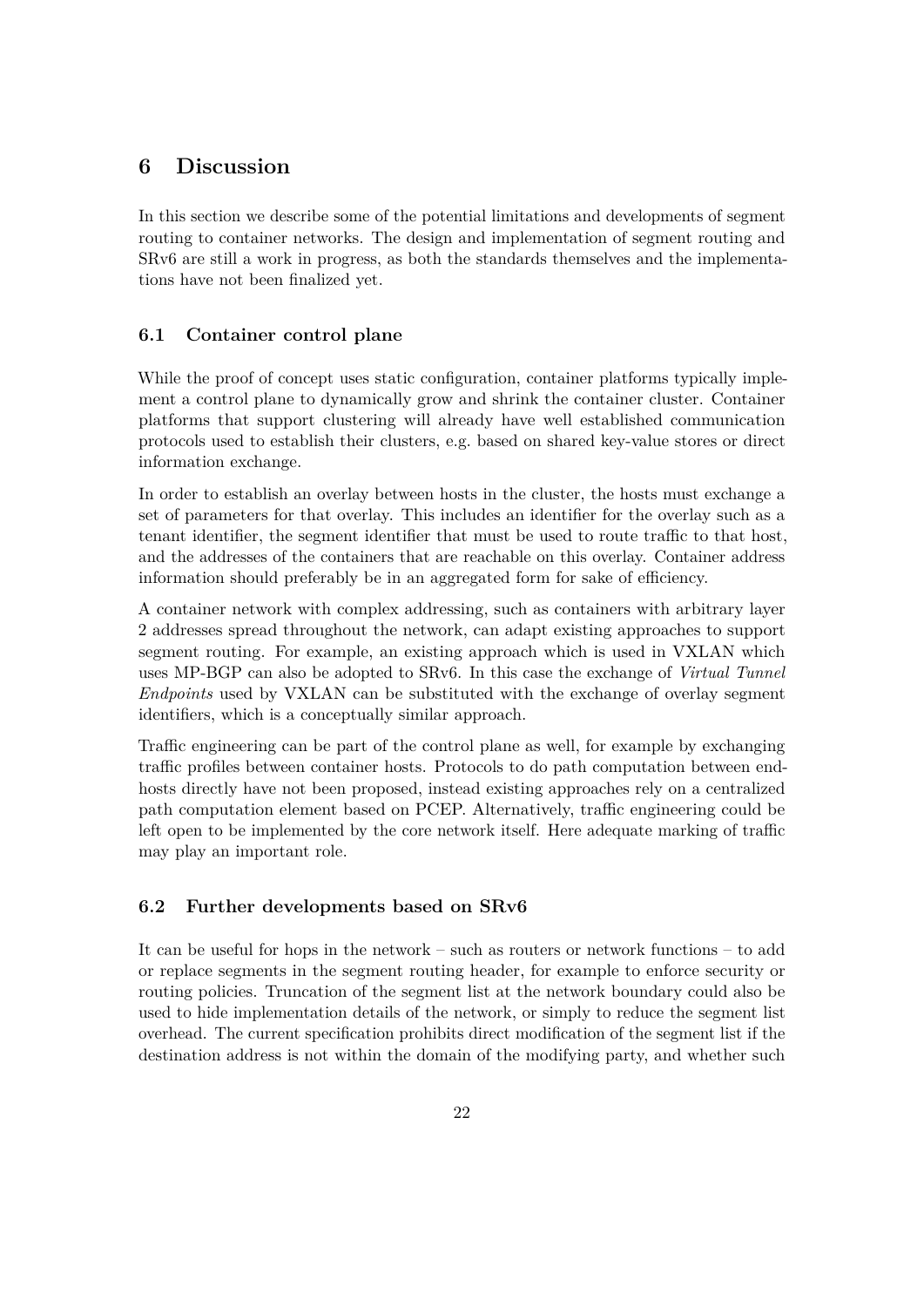modification would be acceptable is an open point of discussion in the segment routing community.

Source routing based policies are inherently unidirectional. This is not necessarily an issue, but does prove to be a limitation where ingress traffic to a container may not have been passed through a (security) network function such as a firewall. Coupled with potential fail-open behavior, e.g. when new ingress paths become available or if the ingress point otherwise no longer applies an ingress policy, use of security functions need to be carefully designed to avoid unintended exposure, for example by enforcing the presence of security related SIDs when a packet is received by the container host. The ability for an end-host to request a path from an ingress point *to* that host is not currently described in the specification.

The addressing scheme proposed in section [4.2](#page-9-0) which includes a predictable tenant SID as destination address can prove to be useful in allowing the underlying network to make (QoS) policy or traffic engineering decisions on a per-tenant basis, without having to be aware of the tenant's container addressing scheme. This is another potential reason to unconditionally use IPv6-in-IPv6 encapsulation, despite it not being strictly required, so that both outer source and destination addresses can fit in this scheme.

#### <span id="page-23-0"></span>**6.3 Improvements in eBPF**

Support in eBPF for adding and removing arbitrary layer 3 extension headers was added July 3rd, 2017[9](#page-23-2) to be introduced in Linux 4.13. The function bpf\_skb\_adjust\_room adds the ability to add or remove a number of bytes directly after the IPv4 or IPv6 header. This missing function would allow us to implement adding and removing the segment routing header using eBPF. However, this function does not help if the SRH is (to be) placed at any position other than directly after the IPv6 header. Adding or removing segments to an existing segment routing header is also made difficult by this design, making it less useful for implementing network functions.

#### <span id="page-23-1"></span>**6.4 Security implications**

The SRv6 concept shares similarities with the earlier ill-fated IPv6 routing header type zero (RH0), which was deprecated for its potential use in (reflected) denial of service attacks[\[2\]](#page-26-12). SRv6 attempts to solve these issues in multiple ways. Since container networks are in most cases exposed to external networks, the security of the container network against outside influence should be taking into consideration.

SRv6 can only have an impact on a network if the destination address of the packet is within that domain, as otherwise (by design) the routing header is never acted upon. At the network ingress points a security policy needs to be applied. For example, a source

<span id="page-23-2"></span> $^{9}$ <https://git.kernel.org/pub/scm/linux/kernel/git/davem/net-next.git/commit/?id=2be7e21>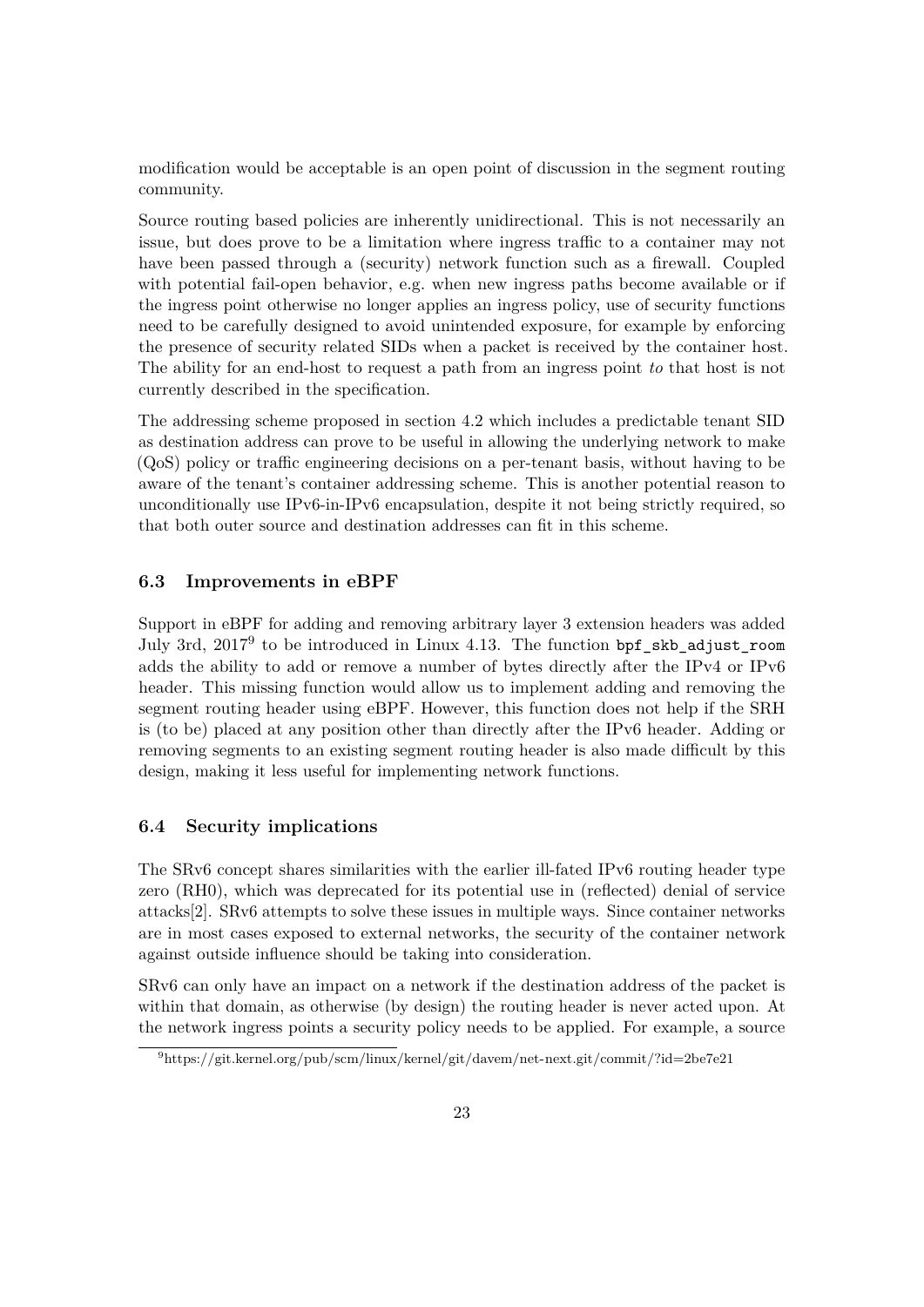based ACL may be implemented (keeping in mind the potential for IP spoofing attacks) and the HMAC-based authentication of the SRH can be enforced. In any case, segment identifiers related to overlays must be protected from unauthorized access.

Contrary to the initial design of RH0 with SRv6 not all hosts need to support arbitrary routing to be enabled by default. Instead support for source routing is enabled by explicitly assigning behaviors to segment identifiers. Note that the Linux kernel implementation does *not* follow this model: enabling *seg6* on an interface – required in order not to drop traffic with the segment routing header *at all* – enables endpoint functionality described in section [5.3.1](#page-15-1) on its local IPv6 addresses.

The segment routing standard does not offer any new transport encryption or authentication options with regards to protecting the other headers or payload of the packet. It is expected that end-to-end authentication and confidentially will be based on existing protocols such as TLS. The IPSec support built into IPv6 can also be used to provide end-to-end security, although because of the manipulation of the destination address field the authentication header may not appear to be valid while in flight.

# <span id="page-24-0"></span>**7 Future work**

The documentation of the Linux segment routing implementation states that a method that will allow applications to handle endpoint function behavior via a Netlink interface is planned. There is no further documentation or roadmap available as of yet. However, since such a method will likely be the intended way of using SRv6 on Linux it would be interesting to research the general design and application of this interface.

With SRv6 it is possible that the segment list remain present in the packet up to and including at the final destination. Because segment routing does not rely on path reservations, it might be interesting to use this segment list in reverse order for symmetric path signaling. Furthermore, the SRH has a flag that enables OAM messaging. This can be used for out-of-band path signaling as well, e.g. by including an extension with path parameters.

Based on the soon to be released functionality the eBPF-based approach to segment routing can be finalized. It would be interesting to test the performance of this implementation against e.g. the Linux kernel implementation and against the DPDK-based VPP. It would also be interesting to compare the performance of interpreted eBPF, JIT-compiled eBPF, and eBPF using the eXpress Data Path optimization.

# <span id="page-24-1"></span>**8 Conclusion**

In this paper we have shown that while segment routing in IPv6 is still in its (relatively) early development stages, it is possible to build experimental setups and evaluate its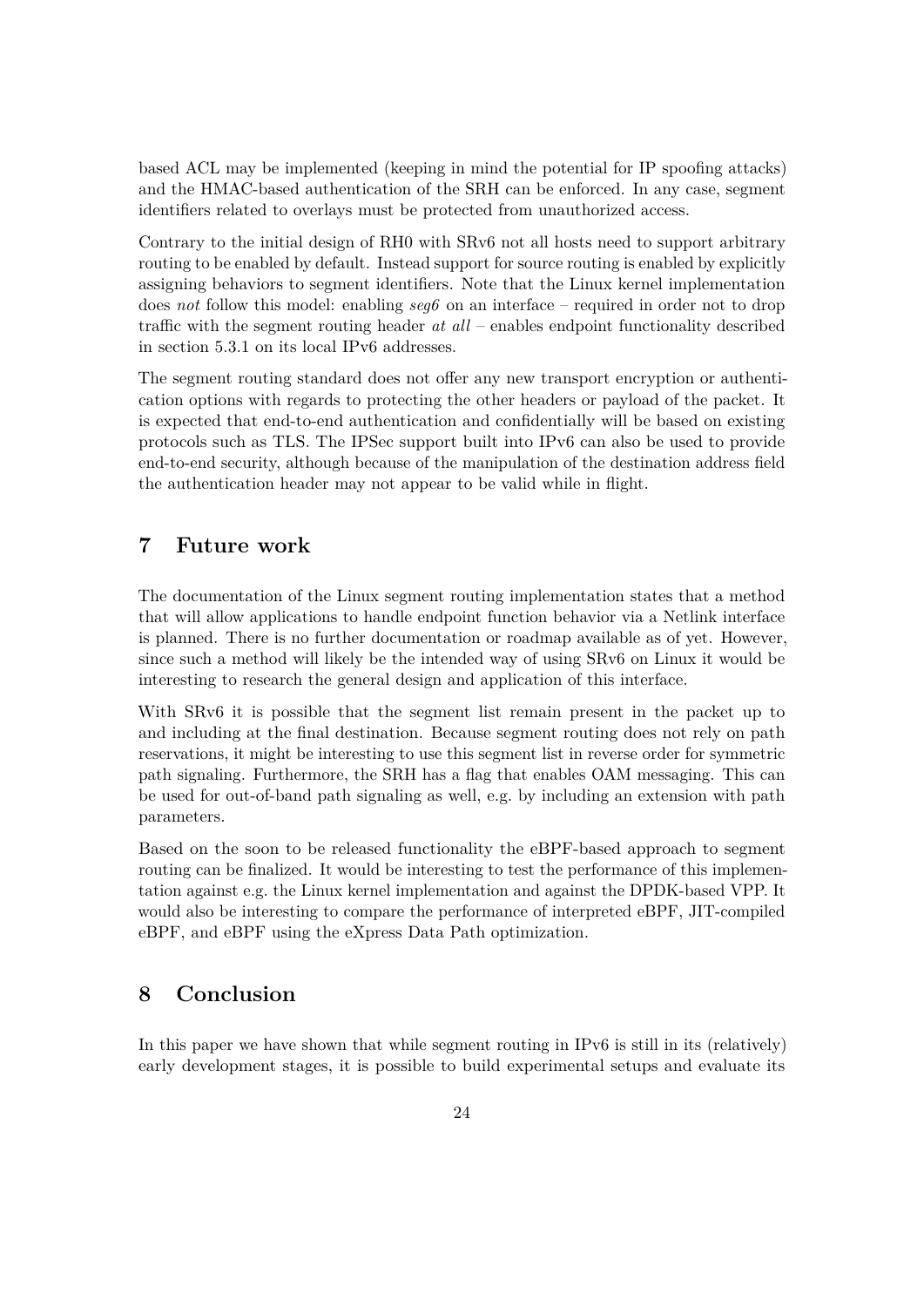behavior in practice. The concepts and functionality offered by SRv6 integrate well with real-world use cases that benefit from software defined networking, such as container networks.

Building virtual overlays between container hosts and routing of services through network functions is easily achievable, even if the underlay network infrastructure does not itself actively participate in segment routing. Because the behavioral instructions are encoded into the packet, a noticeable reduction in the maximum transferable unit size should be taken into consideration when designing such a network and related applications, although such overhead is comparable to existing encapsulation mechanisms.

Host-driven SDN goals do not need to conflict with traffic engineering policies in effect on the network. A host in a segment routing domain can either apply traffic engineering policies directly, point the packet at a policy function, or allow ingress core routers to extend the segment list for traffic engineering. It is also possible to mix SRv6 with segment routing based on MPLS.

While the Linux kernel implementation cannot be used directly as building block for using SRv6 in container networks, the kernel offers adequate interfaces to allow userspace applications to experiment with new extensions to IPv6. When processing the segment routing header in userspace the in-kernel implementation can get in the way, but workarounds are available. The development of new interfaces such as eBPF greatly simplifies experimental network handling in a performant way, but is severely limited by the API exposed to these programs.

# <span id="page-25-0"></span>**A Source code**

All source code produced during this experimentation has been made publicly available under the GNU General Public License. For ecological reasons it is not included in this document, but instead can be found at [https://bitbucket.org/uva-sne/segcon6/.](https://bitbucket.org/uva-sne/segcon6/)

This source code includes the following:

- A script to create virtual topologies
- eBPF programs for ingress and egress (untested)
- Userspace tools based on tun/tap and PF\_PACKET
- A network function template and routing example
- Linux kernel tracing scripts for eBPF and for the IPv6/*seg6* network stack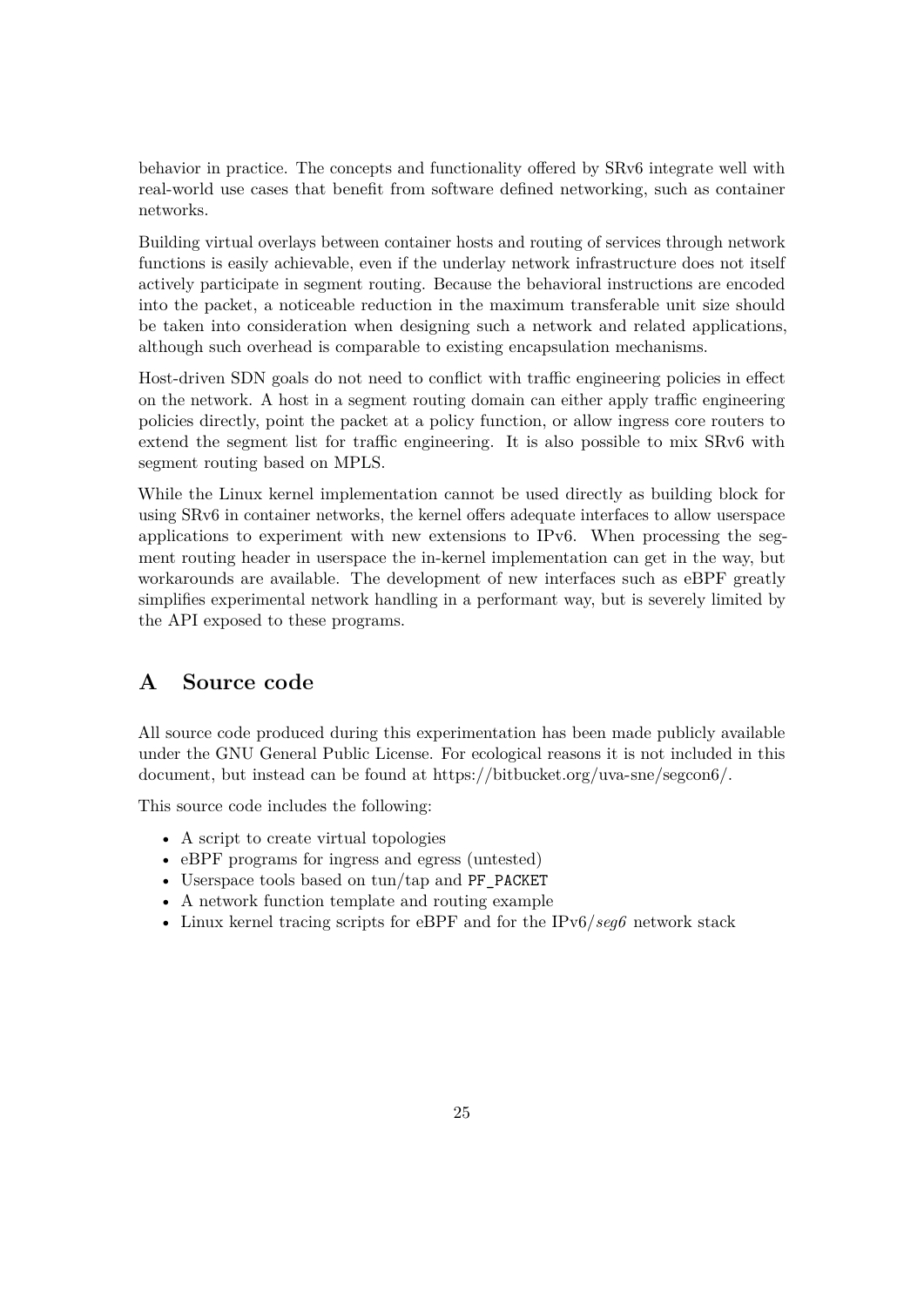# **References**

- <span id="page-26-9"></span>[1] Ahmed AbdelSalam et al. *Implementation of Virtual Network Function Chaining through Segment Routing in a Linux-based NFV Infrastructure*. Tech. rep. July 2017. url: [https://arxiv.org/abs/1702.05157.](https://arxiv.org/abs/1702.05157)
- <span id="page-26-12"></span>[2] J. Abley, P. Savola, and G. Neville-Neil. *Deprecation of Type 0 Routing Headers in IPv6*. RFC 5095. RFC Editor, Dec. 2007.
- <span id="page-26-3"></span>[3] D. Awduche et al. *RSVP-TE: Extensions to RSVP for LSP Tunnels*. RFC 3209. RFC Editor, Dec. 2001.
- <span id="page-26-11"></span>[4] Pavel Benácek, Viktor Puš, and Hana Kubátová. *Automatic Generation of 100 Gbps Packet Parsers from P4 Description*. Nov. 2015. url: [https://h2rc.cse.sc.edu/](https://h2rc.cse.sc.edu/2015/h2rc-p2.pdf) [2015/h2rc-p2.pdf.](https://h2rc.cse.sc.edu/2015/h2rc-p2.pdf)
- <span id="page-26-8"></span>[5] Daniel Borkmann. *Linux tc and eBPF*. Jan. 2016. url: [https://archive.fosdem.org/](https://archive.fosdem.org/2016/schedule/event/ebpf/attachments/slides/1159/export/events/attachments/ebpf/slides/1159/ebpf.pdf) [2016/schedule/event/ebpf/attachments/slides/1159/export/events/attachments/](https://archive.fosdem.org/2016/schedule/event/ebpf/attachments/slides/1159/export/events/attachments/ebpf/slides/1159/ebpf.pdf) [ebpf/slides/1159/ebpf.pdf.](https://archive.fosdem.org/2016/schedule/event/ebpf/attachments/slides/1159/export/events/attachments/ebpf/slides/1159/ebpf.pdf)
- <span id="page-26-7"></span>[6] *Cilium*. url: [https://github.com/cilium/cilium.](https://github.com/cilium/cilium)
- <span id="page-26-1"></span>[7] Luca Davoli et al. *Traffic Engineering with Segment Routing: SDN-based Architectural Design and Open Source Implementation*. Tech. rep. Dec. 2015. URL: [https:](https://arxiv.org/abs/1506.05941) [//arxiv.org/abs/1506.05941.](https://arxiv.org/abs/1506.05941)
- <span id="page-26-6"></span>[8] *Docker*. url: [https://www.docker.com/.](https://www.docker.com/)
- <span id="page-26-4"></span>[9] Adrian Farrel and Ron Bonica. *Segment Routing: Cutting Through the Hype and Finding the IETF's Innovative Nugget of Gold.* July 2017. URL: http://www. [ietfjournal.org/segment-routing-cutting-through-the-hype-and-finding-the-ietfs](http://www.ietfjournal.org/segment-routing-cutting-through-the-hype-and-finding-the-ietfs-innovative-nugget-of-gold/)[innovative-nugget-of-gold/.](http://www.ietfjournal.org/segment-routing-cutting-through-the-hype-and-finding-the-ietfs-innovative-nugget-of-gold/)
- <span id="page-26-10"></span>[10] P. Ferguson and D. Senie. *Network Ingress Filtering: Defeating Denial of Service Attacks which employ IP Source Address Spoofing*. BCP 38. [http: / /www. rfc](http://www.rfc-editor.org/rfc/rfc2827.txt)  [editor . org / rfc / rfc2827 . txt.](http://www.rfc-editor.org/rfc/rfc2827.txt) RFC Editor, May 2000. URL: http://www.rfc[editor.org/rfc/rfc2827.txt.](http://www.rfc-editor.org/rfc/rfc2827.txt)
- <span id="page-26-0"></span>[11] Clarence Filsfils et al. *Segment Routing Architecture*. Internet-Draft draft-ietf-springsegment-routing-11. IETF Secretariat, Feb. 2017. URL: [http://www.ietf.org/internet](http://www.ietf.org/internet-drafts/draft-ietf-spring-segment-routing-11.txt)[drafts/draft-ietf-spring-segment-routing-11.txt.](http://www.ietf.org/internet-drafts/draft-ietf-spring-segment-routing-11.txt)
- <span id="page-26-2"></span>[12] Clarence Filsfils et al. *Segment Routing with MPLS data plane*. Internet-Draft draft-ietf-spring-segment-routing-mpls-06. IETF Secretariat, Jan. 2017. URL: [https:](https://www.ietf.org/internet-drafts/draft-ietf-spring-segment-routing-mpls-06.txt) [//www.ietf.org/internet-drafts/draft-ietf-spring-segment-routing-mpls-06.txt.](https://www.ietf.org/internet-drafts/draft-ietf-spring-segment-routing-mpls-06.txt)
- <span id="page-26-5"></span>[13] Clarence Filsfils et al. *SRv6 Network Programming*. Internet-Draft draft-filsfilsspring-srv6-network-programming-00. IETF Secretariat, Mar. 2017. URL: [https:](https://www.ietf.org/internet-drafts/draft-filsfils-spring-srv6-network-programming-00.txt) [//www.ietf.org/internet-drafts/draft-filsfils-spring-srv6-network-programming-](https://www.ietf.org/internet-drafts/draft-filsfils-spring-srv6-network-programming-00.txt)[00.txt.](https://www.ietf.org/internet-drafts/draft-filsfils-spring-srv6-network-programming-00.txt)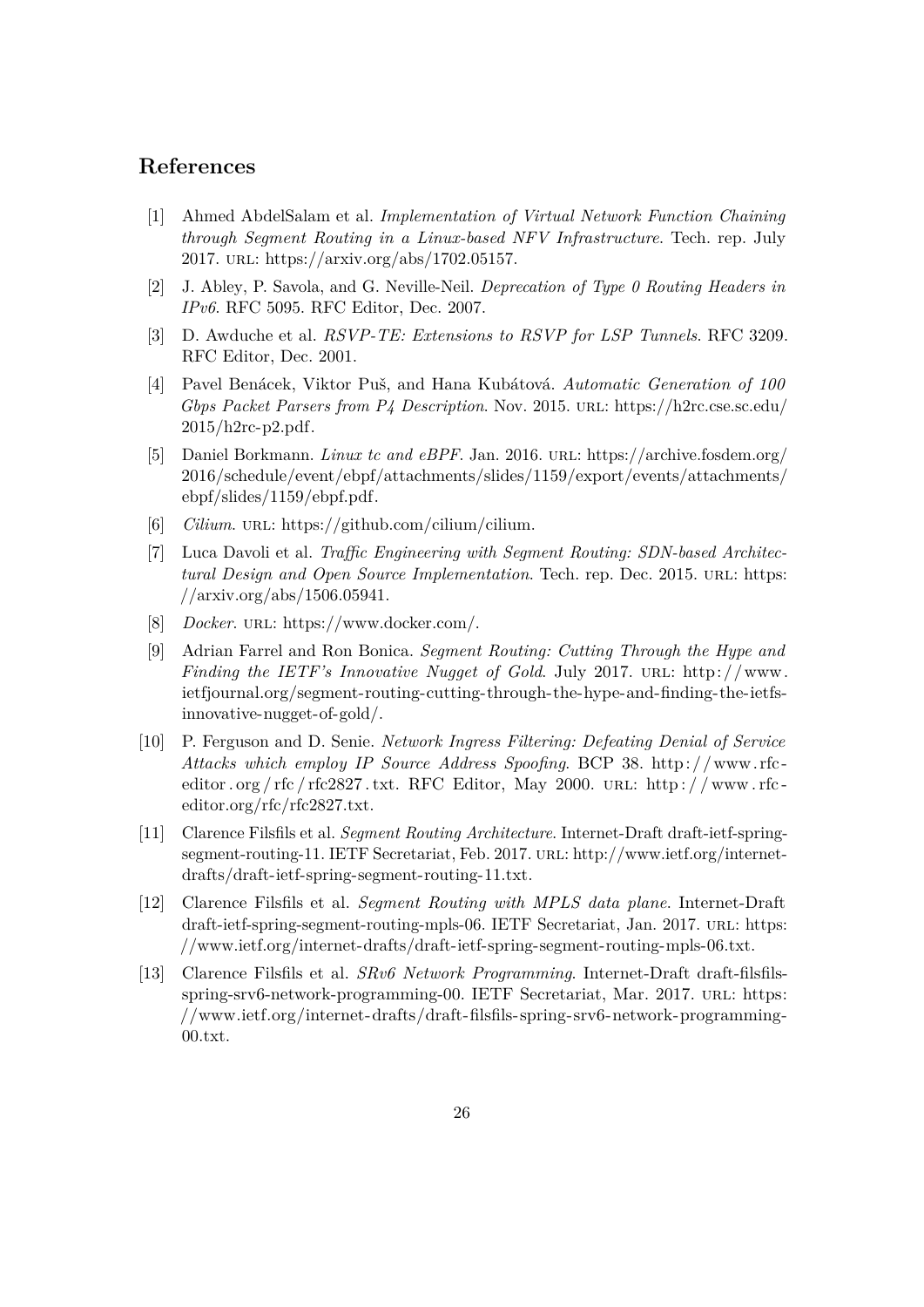- <span id="page-27-9"></span>[14] Jesse Gross, Ilango Ganga, and T. Sridhar. *Geneve: Generic Network Virtualization Encapsulation*. Internet-Draft draft-ietf-nvo3-geneve-04. [http: / /www.ietf. org /](http://www.ietf.org/internet-drafts/draft-ietf-nvo3-geneve-04.txt) [internet-drafts/draft-ietf-nvo3-geneve-04.txt.](http://www.ietf.org/internet-drafts/draft-ietf-nvo3-geneve-04.txt) IETF Secretariat, Mar. 2017. url: [http://www.ietf.org/internet-drafts/draft-ietf-nvo3-geneve-04.txt.](http://www.ietf.org/internet-drafts/draft-ietf-nvo3-geneve-04.txt)
- <span id="page-27-7"></span>[15] S. Hanks et al. *Generic Routing Encapsulation (GRE)*. RFC 1701. RFC Editor, Oct. 1994.
- <span id="page-27-10"></span>[16] A. H. M. Jakaria et al. "VFence: A Defense against Distributed Denial of Service Attacks Using Network Function Virtualization". In: *2016 IEEE 40th Annual Computer Software and Applications Conference (COMPSAC)*. Vol. 2. June 2016, pp. 431–436. doi: [10.1109/COMPSAC.2016.219.](https://doi.org/10.1109/COMPSAC.2016.219)
- <span id="page-27-11"></span>[17] S. Jouet, R. Cziva, and D. P. Pezaros. "Arbitrary packet matching in OpenFlow". In: *2015 IEEE 16th International Conference on High Performance Switching and Routing (HPSR)*. July 2015, pp. 1–6. doi: [10.1109/HPSR.2015.7483106.](https://doi.org/10.1109/HPSR.2015.7483106)
- <span id="page-27-6"></span>[18] Jakub Kicinski and Nicolaas Viljoen. *eBPF Hardware Offload to SmartNICs: cls bpf and XDP*. Oct. 2016. URL: [https://netdevconf.org/1.2/papers/eBPF\\_HW\\_](https://netdevconf.org/1.2/papers/eBPF_HW_OFFLOAD.pdf) [OFFLOAD.pdf.](https://netdevconf.org/1.2/papers/eBPF_HW_OFFLOAD.pdf)
- <span id="page-27-5"></span>[19] *Linux Containers.* URL: [https://linuxcontainers.org/.](https://linuxcontainers.org/)
- <span id="page-27-8"></span>[20] M. Mahalingam et al. *Virtual eXtensible Local Area Network (VXLAN): A Framework for Overlaying Virtualized Layer 2 Networks over Layer 3 Networks*. RFC 7348. [http://www.rfc-editor.org/rfc/rfc7348.txt.](http://www.rfc-editor.org/rfc/rfc7348.txt) RFC Editor, Aug. 2014. url: [http://www.rfc-editor.org/rfc/rfc7348.txt.](http://www.rfc-editor.org/rfc/rfc7348.txt)
- <span id="page-27-4"></span>[21] Stefano Previdi et al. *BGP Link-State extensions for Segment Routing*. Internet-Draft draft-ietf-idr-bgp-ls-segment-routing-ext-02. [http://www.ietf.org/internet](http://www.ietf.org/internet-drafts/draft-ietf-idr-bgp-ls-segment-routing-ext-02.txt)[drafts/draft-ietf-idr-bgp-ls-segment-routing-ext-02.txt.](http://www.ietf.org/internet-drafts/draft-ietf-idr-bgp-ls-segment-routing-ext-02.txt) IETF Secretariat, June 2017. url: [http://www.ietf.org/internet-drafts/draft-ietf-idr-bgp-ls-segment](http://www.ietf.org/internet-drafts/draft-ietf-idr-bgp-ls-segment-routing-ext-02.txt)[routing-ext-02.txt.](http://www.ietf.org/internet-drafts/draft-ietf-idr-bgp-ls-segment-routing-ext-02.txt)
- <span id="page-27-1"></span>[22] Stefano Previdi et al. *IPv6 Segment Routing Header (SRH)*. Internet-Draft draftietf-6man-segment-routing-header-06. IETF Secretariat, Mar. 2017. url: [https:](https://www.ietf.org/internet-drafts/draft-ietf-6man-segment-routing-header-06.txt) [//www.ietf.org/internet-drafts/draft-ietf-6man-segment-routing-header-06.txt.](https://www.ietf.org/internet-drafts/draft-ietf-6man-segment-routing-header-06.txt)
- <span id="page-27-2"></span>[23] Stefano Previdi et al. *IS-IS Extensions for Segment Routing*. Internet-Draft draftietf-isis-segment-routing-extensions-09. [http://www.ietf.org/internet-drafts/draft](http://www.ietf.org/internet-drafts/draft-ietf-isis-segment-routing-extensions-09.txt)[ietf-isis-segment-routing-extensions-09.txt.](http://www.ietf.org/internet-drafts/draft-ietf-isis-segment-routing-extensions-09.txt) IETF Secretariat, Oct. 2016. URL: [http:](http://www.ietf.org/internet-drafts/draft-ietf-isis-segment-routing-extensions-09.txt) [//www.ietf.org/internet-drafts/draft-ietf-isis-segment-routing-extensions-09.txt.](http://www.ietf.org/internet-drafts/draft-ietf-isis-segment-routing-extensions-09.txt)
- <span id="page-27-0"></span>[24] S. Previdi et al. *Source Packet Routing in Networking (SPRING) Problem Statement and Requirements*. RFC 7855. RFC Editor, May 2016.
- <span id="page-27-3"></span>[25] Peter Psenak et al. *OSPFv3 Extensions for Segment Routing*. Internet-Draft draftietf-ospf-ospfv3-segment-routing-extensions-07. [http: / /www.ietf. org /internet](http://www.ietf.org/internet-drafts/draft-ietf-ospf-ospfv3-segment-routing-extensions-07.txt)  [drafts/draft-ietf-ospf-ospfv3-segment-routing-extensions-07.txt.](http://www.ietf.org/internet-drafts/draft-ietf-ospf-ospfv3-segment-routing-extensions-07.txt) IETF Secretariat, Oct. 2016. url: [http://www.ietf.org/internet-drafts/draft-ietf-ospf-ospfv3-segment](http://www.ietf.org/internet-drafts/draft-ietf-ospf-ospfv3-segment-routing-extensions-07.txt)[routing-extensions-07.txt.](http://www.ietf.org/internet-drafts/draft-ietf-ospf-ospfv3-segment-routing-extensions-07.txt)